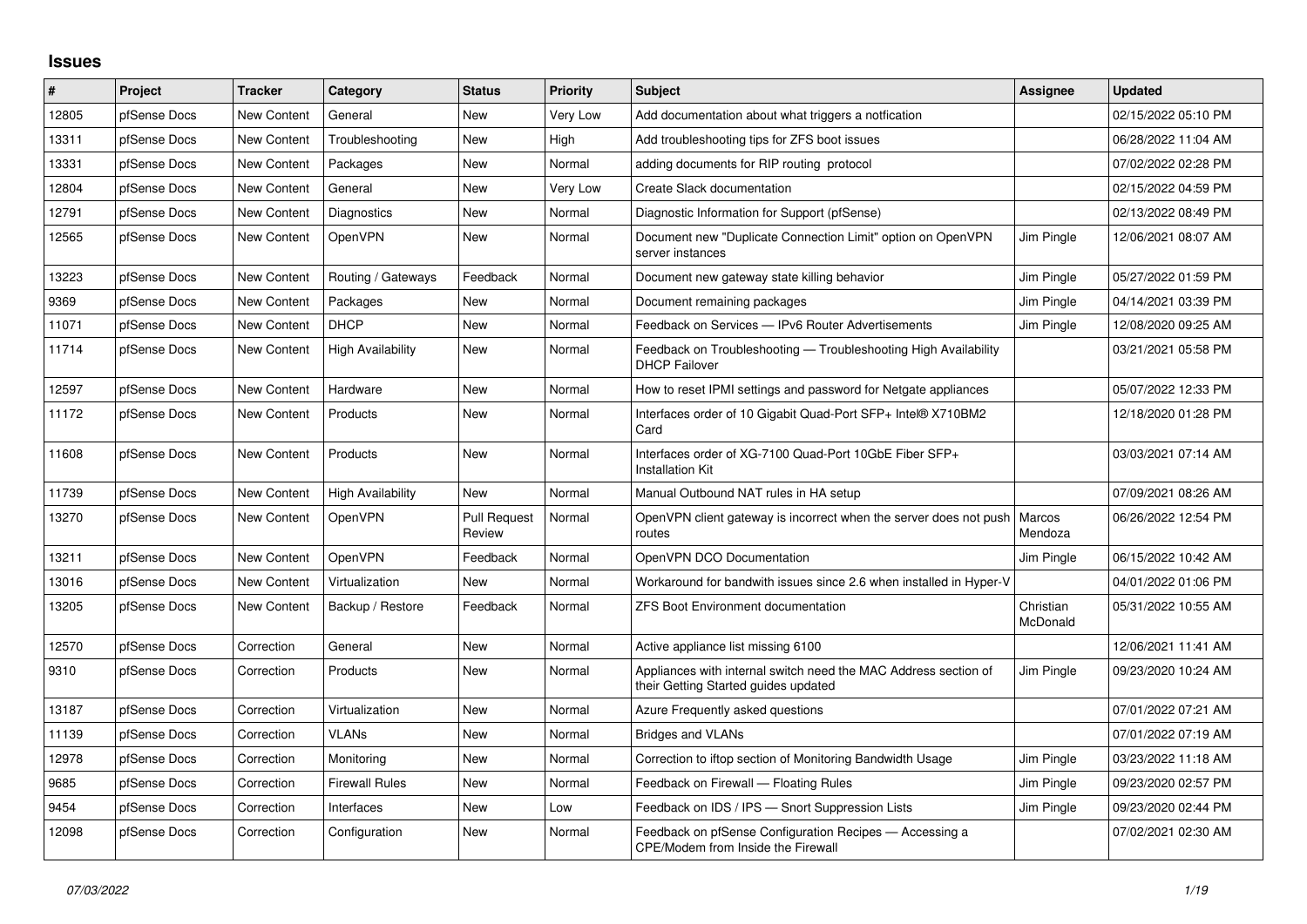| $\#$  | Project          | <b>Tracker</b> | Category                    | <b>Status</b>    | <b>Priority</b> | <b>Subject</b>                                                                                 | <b>Assignee</b> | <b>Updated</b>      |
|-------|------------------|----------------|-----------------------------|------------------|-----------------|------------------------------------------------------------------------------------------------|-----------------|---------------------|
| 11195 | pfSense Docs     | Correction     | Recipes                     | <b>New</b>       | Normal          | Feedback on pfSense Configuration Recipes - Accessing a<br>CPE/Modem from Inside the Firewall  | Jim Pingle      | 12/30/2020 01:13 PM |
| 11145 | pfSense Docs     | Correction     | Virtualization              | New              | Very Low        | Feedback on pfSense Configuration Recipes - Virtualizing<br>pfSense with Hyper-V               | Jim Pingle      | 03/06/2021 04:14 PM |
| 9608  | pfSense Docs     | Correction     | Recipes                     | <b>New</b>       | Low             | Feedback on Virtualization - Virtualizing pfSense with Hyper-V                                 | Jim Pingle      | 03/06/2021 04:29 PM |
| 9374  | pfSense Docs     | Correction     | Recipes                     | <b>New</b>       | Normal          | Feedback on Virtualization - Virtualizing pfSense with Hyper-V                                 | Jim Pingle      | 09/23/2020 02:40 PM |
| 10924 | pfSense Docs     | Correction     | Recipes                     | New              | Normal          | Feedback on Virtualization - Virtualizing pfSense with VMware<br>vSphere / ESXi                | Jim Pingle      | 09/23/2020 03:46 PM |
| 11067 | pfSense Docs     | Correction     | Wireless                    | <b>New</b>       | Normal          | Feedback on Wireless - Recommended Wireless Hardware                                           | Jim Pingle      | 11/16/2020 07:17 AM |
| 10482 | pfSense Docs     | Correction     | Virtualization              | New              | Normal          | In AWS, Get System Log may not show output and Get Instance<br>Screenshot may need to be used  | Jim Pingle      | 04/20/2020 09:07 AM |
| 12400 | pfSense Docs     | Correction     | <b>NAT</b>                  | <b>New</b>       | Normal          | NAT 1:1 documentation - multi-wan information                                                  |                 | 03/13/2022 12:53 PM |
| 12535 | pfSense Docs     | Correction     | <b>Firewall Rules</b>       | New              | Normal          | Negate Rules function does not match the description                                           |                 | 07/01/2022 07:20 AM |
| 12861 | pfSense Docs     | Correction     | Hardware                    | New              | Normal          | pfSense hardware tuning guide references obsolete interface loader<br>variable & buffer limits |                 | 02/23/2022 05:31 PM |
| 11871 | pfSense Docs     | Correction     | Products                    | <b>New</b>       | Normal          | SG-2100 must be manually power cycled after installation                                       |                 | 10/07/2021 02:19 PM |
| 9370  | pfSense Docs     | Correction     | General                     | In Progress      | Normal          | Update old screenshots                                                                         | Jim Pingle      | 12/03/2021 09:55 AM |
| 10821 | pfSense Docs     | Correction     | General                     | <b>New</b>       | Normal          | Use neutral language alternatives                                                              | Jim Pingle      | 09/23/2020 10:43 AM |
| 8852  | pfSense Docs     | Correction     | <b>DHCP</b>                 | <b>New</b>       | Normal          | [feedback form] Unclear about "Client Identifier" in a static mapping                          | Jim Pingle      | 09/23/2020 02:30 PM |
| 6727  | pfSense          | Todo           | Web Interface               | New              | Very Low        | Missing file apple-touch-icon-precomposed.png?                                                 | Jared Dillard   | 08/18/2016 02:10 PM |
| 12162 | pfSense Docs     | Todo           | Products                    | New              | Normal          | Add "usb reset" as possible solution for non-booting flash drives on<br>the SG-1100            |                 | 10/07/2021 02:19 PM |
| 12025 | pfSense          | Todo           | Web Interface               | New              | Very Low        | Add 1:1 Validation to Notify Someone They are 1:1 NAT'ing an<br><b>Interface Address</b>       |                 | 06/11/2021 10:05 AM |
| 9200  | pfSense Packages | Todo           | <b>ACME</b>                 | <b>New</b>       | Normal          | Add DNS support for Google domain to Acme manager                                              | Jim Pingle      | 02/15/2022 03:16 AM |
| 12459 | pfSense          | Todo           | <b>Virtual IP Addresses</b> | <b>New</b>       | Normal          | Add IP Alias subnet input validation                                                           |                 | 10/15/2021 09:35 AM |
| 13058 | pfSense          | Todo           | Rules / NAT                 | <b>New</b>       | Normal          | Add static routes and directly connected networks back to policy<br>route negation rules       |                 | 04/13/2022 08:05 AM |
| 12457 | pfSense Docs     | Todo           | Packages                    | New              | Very Low        | Add UPS Configuration Recipes for apcupsd and nut UPS<br>Packages with Common Brand Units      |                 | 10/18/2021 08:37 AM |
| 12980 | pfSense Docs     | Todo           | OpenVPN                     | Feedback         | Normal          | Add warnings against OpenVPN Shared Key mode                                                   | Jim Pingle      | 03/24/2022 02:11 PM |
| 11280 | pfSense          | Todo           | WireGuard                   | New              | Normal          | Add WireGuard to ALTQ list                                                                     |                 | 04/27/2021 12:32 PM |
| 6390  | pfSense          | Todo           | Dashboard                   | <b>New</b>       | Low             | Autoscale from Traffic Graph not correct size (big graphs)                                     |                 | 05/23/2016 01:38 PM |
| 13250 | pfSense          | Todo           | DHCP (IPv4)                 | <b>New</b>       | Very Low        | Clean up DHCP Server option language                                                           | Jim Pingle      | 06/28/2022 12:01 PM |
| 13268 | pfSense          | Todo           | Console Menu                | Ready To<br>Test | Normal          | columns don't align nicely in console with medium-long interface<br>names                      |                 | 06/12/2022 10:32 PM |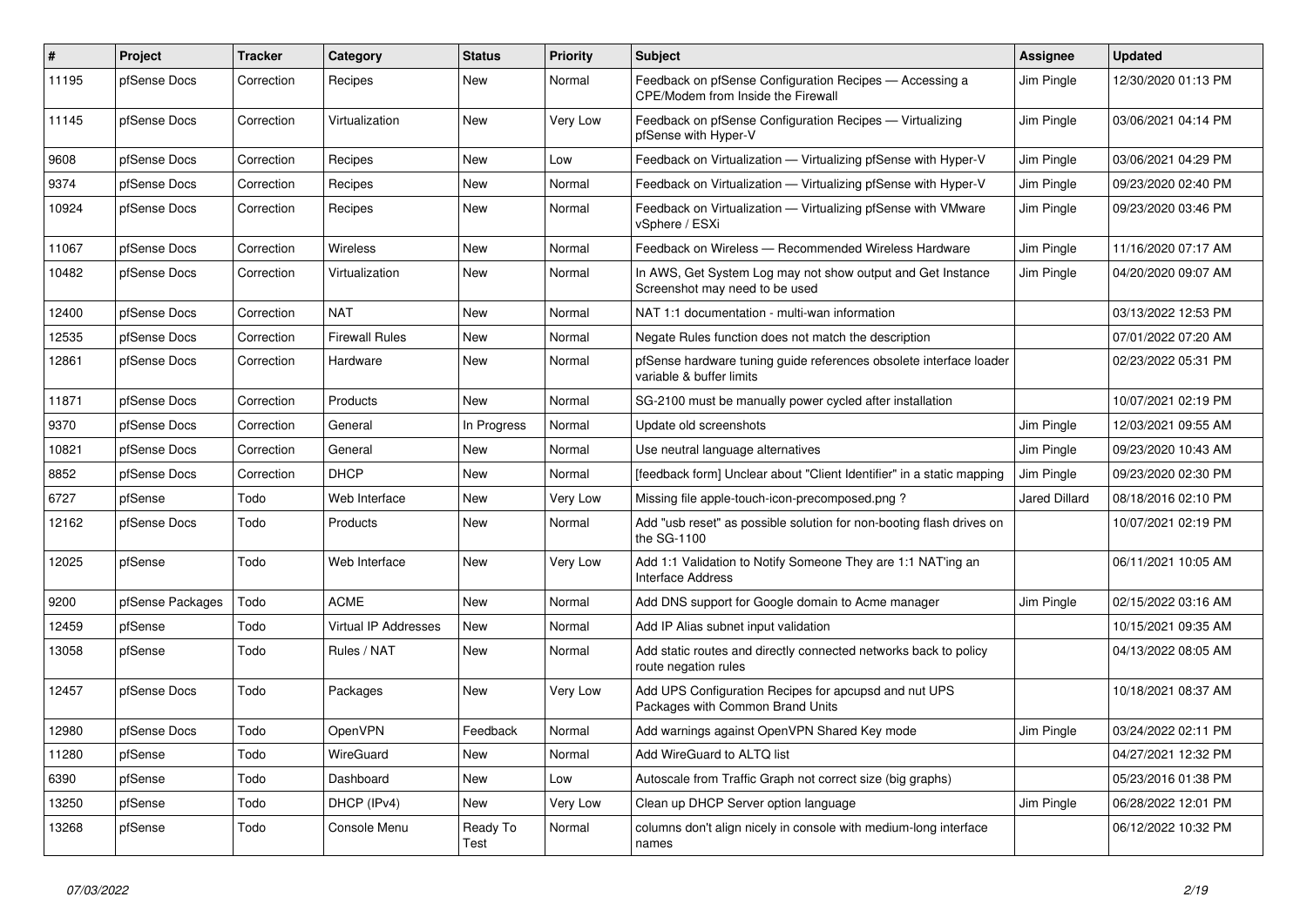| #     | <b>Project</b> | <b>Tracker</b> | Category              | <b>Status</b>                 | <b>Priority</b> | <b>Subject</b>                                                                                              | <b>Assignee</b>       | <b>Updated</b>      |
|-------|----------------|----------------|-----------------------|-------------------------------|-----------------|-------------------------------------------------------------------------------------------------------------|-----------------------|---------------------|
| 12214 | pfSense Docs   | Todo           | General               | New                           | Low             | Connect to WebGui.                                                                                          |                       | 08/05/2021 04:39 AM |
| 13159 | pfSense        | Todo           | Web Interface         | New                           | Very Low        | Decrease distance between img-buttons in webGUI to eliminate<br>mistake entry                               |                       | 05/14/2022 06:52 AM |
| 12782 | pfSense        | Todo           | Build / Release       | New                           | Normal          | Disable compatibility flag                                                                                  | <b>Brad Davis</b>     | 06/28/2022 12:01 PM |
| 10464 | pfSense        | Todo           | Upgrade               | New                           | Low             | Disallow package updates when a system update is available                                                  |                       | 06/30/2022 08:41 AM |
| 13236 | pfSense Docs   | Todo           | Products              | New                           | Normal          | Document link speed limitations with igc and ix on 6100/4100                                                |                       | 05/31/2022 05:53 PM |
| 13020 | pfSense Docs   | Todo           | <b>Firewall Rules</b> | <b>New</b>                    | Normal          | easyrule command documentation should document permissible<br>wildcards                                     | Jim Pingle            | 04/04/2022 08:01 AM |
| 6647  | pfSense        | Todo           | Web Interface         | New                           | Very Low        | <b>Enable Additional Security Headers</b>                                                                   |                       | 05/14/2021 01:09 AM |
| 12402 | pfSense Docs   | Todo           | Configuration         | New                           | Normal          | Feedback on Configuration - Advanced Configuration Options -<br><b>Notifications</b>                        |                       | 09/24/2021 12:46 AM |
| 11471 | pfSense Docs   | Todo           | Development           | New                           | Low             | Feedback on Development - Developing Packages                                                               | Jim Pingle            | 02/19/2021 02:52 PM |
| 12268 | pfSense Docs   | Todo           | <b>Firewall Rules</b> | New                           | Normal          | Feedback on Firewall - Aliases                                                                              |                       | 08/17/2021 12:55 AM |
| 12770 | pfSense Docs   | Todo           | <b>Firewall Rules</b> | <b>Pull Request</b><br>Review | Normal          | Feedback on Firewall — Configuring firewall rules                                                           |                       | 06/27/2022 07:42 AM |
| 12237 | pfSense Docs   | Todo           | Hardware              | New                           | Normal          | Feedback on Hardware - Hardware Tuning and Troubleshooting                                                  |                       | 08/10/2021 03:13 AM |
| 12659 | pfSense Docs   | Todo           | Hardware              | New                           | Normal          | Feedback on Hardware — Hardware Tuning and Troubleshooting -<br>Flow Control for ix                         |                       | 01/16/2022 10:22 AM |
| 12411 | pfSense Docs   | Todo           | High Availability     | <b>New</b>                    | Normal          | Feedback on High Availability - pfSense XML-RPC Config Sync<br>Overview                                     |                       | 09/29/2021 10:39 AM |
| 11648 | pfSense Docs   | Todo           | Packages              | New                           | Normal          | Feedback on Packages - AWS VPC Wizard - pfSense Plus<br><b>Configuration Details</b>                        |                       | 03/10/2021 06:30 AM |
| 11944 | pfSense Docs   | Todo           | Packages              | New                           | Normal          | Feedback on Packages - FRR Package - Bidirectional<br>Forwarding Detection                                  |                       | 05/21/2021 12:57 AM |
| 12395 | pfSense Docs   | Todo           | Packages              | <b>New</b>                    | Normal          | Feedback on Packages - FRR Package - Border Gateway<br>Protocol - BGP Required Information                  |                       | 09/21/2021 04:32 PM |
| 12787 | pfSense Docs   | Todo           | <b>IPsec</b>          | New                           | Normal          | Feedback on pfSense Configuration Recipes - Routing Internet<br>Traffic Through a Site-to-Site IPsec Tunnel |                       | 02/11/2022 11:28 PM |
| 12756 | pfSense Docs   | Todo           | WireGuard             | New                           | Normal          | Feedback on pfSense Configuration Recipes - WireGuard Remote<br><b>Access VPN Configuration Example</b>     | Christian<br>McDonald | 05/31/2022 11:42 AM |
| 12883 | pfSense Docs   | Todo           | <b>DNS</b>            | <b>New</b>                    | Normal          | Feedback on Services - DNS Resolver - Host Overrides                                                        |                       | 02/28/2022 07:54 PM |
| 12063 | pfSense Docs   | Todo           | Dynamic DNS           | New                           | Normal          | Feedback on Services — Dynamic DNS — Configuring RFC 2136<br>Dynamic DNS updates                            |                       | 06/18/2021 06:24 PM |
| 8270  | pfSense        | Todo           | Web Interface         | <b>New</b>                    | Very Low        | Fix grammatically erroneous repetition                                                                      |                       | 01/11/2018 08:19 AM |
| 8743  | pfSense        | Todo           | Gateways              | <b>New</b>                    | Low             | Gateway Groups page should list gateways in tier order                                                      |                       | 08/14/2019 12:16 PM |
| 12431 | pfSense        | Todo           | Web Interface         | <b>Pull Request</b><br>Review | Normal          | GUI pages should use "POST" for AJAX calls, not "GET"                                                       | <b>Viktor Gurov</b>   | 06/28/2022 12:01 PM |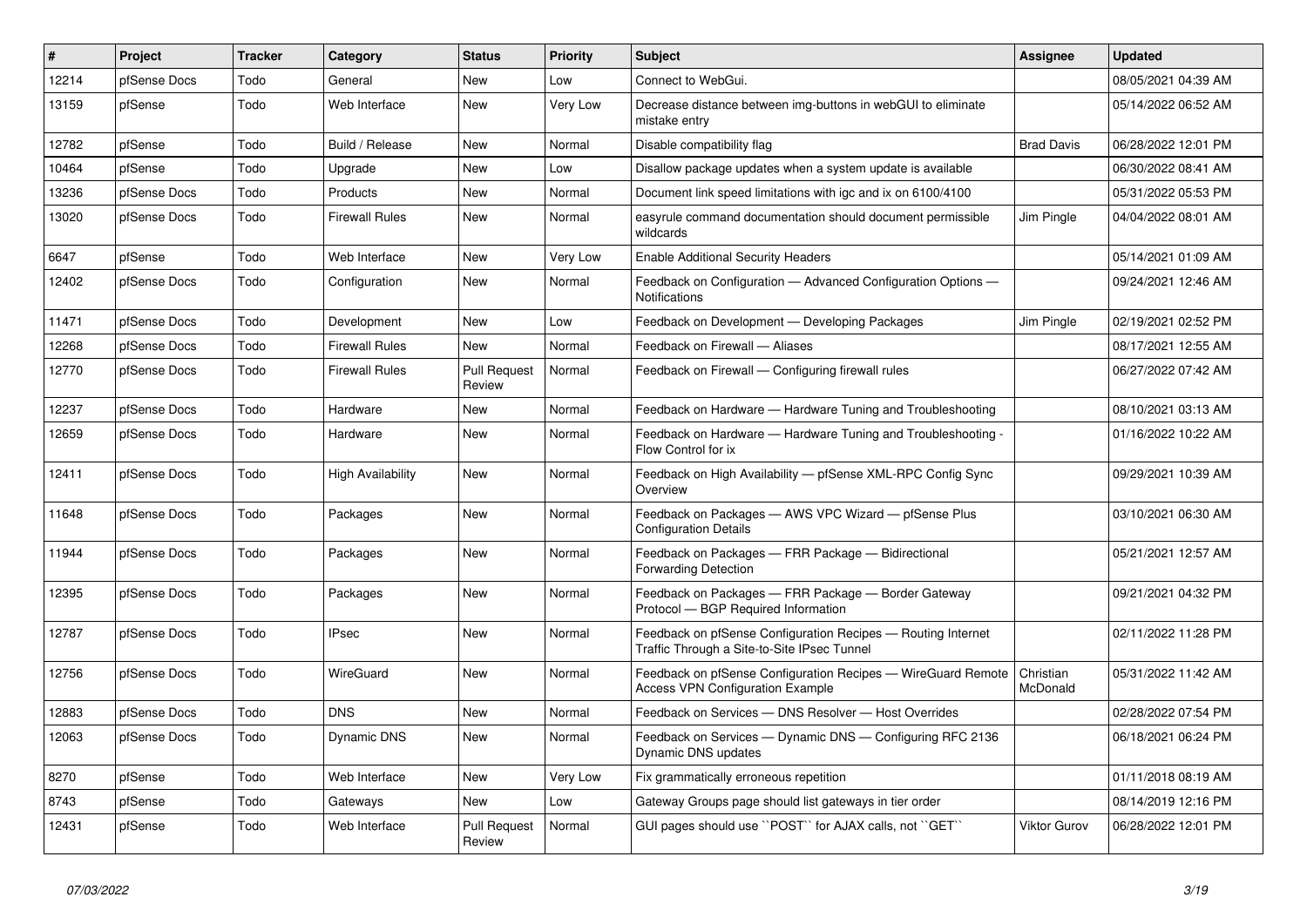| #     | Project          | <b>Tracker</b> | Category                     | <b>Status</b>                 | <b>Priority</b> | <b>Subject</b>                                                                             | Assignee                              | <b>Updated</b>      |
|-------|------------------|----------------|------------------------------|-------------------------------|-----------------|--------------------------------------------------------------------------------------------|---------------------------------------|---------------------|
| 12427 | pfSense Packages | Todo           | haproxy                      | New                           | Normal          | ha-proxy: action order in the GUI is not keeped in the resulting<br>ha-proxy configuration |                                       | 10/06/2021 07:02 AM |
| 12176 | pfSense          | Todo           | Interfaces                   | <b>Pull Request</b><br>Review | Normal          | Hide WireGuard interfaces on appropriate pages                                             |                                       | 08/11/2021 12:52 AM |
| 12243 | pfSense          | Todo           | Package System               | <b>New</b>                    | Normal          | Implement "``plugin_interfaces()`"                                                         |                                       | 02/07/2022 03:50 AM |
| 5445  | pfSense          | Todo           | Web Interface                | New                           | Normal          | Improve banner for "background activity"                                                   |                                       | 02/06/2016 04:43 AM |
| 12461 | pfSense Docs     | Todo           | Hardware                     | New                           | Normal          | Improve macOS Serial Command Instructions                                                  |                                       | 10/15/2021 03:47 PM |
| 10199 | pfSense          | Todo           | Translations                 | New                           | Very Low        | Improve Spanish translation interface                                                      | Aluisco Miguel<br>Ricardo<br>Mastrapa | 01/22/2020 09:22 AM |
| 5480  | pfSense          | Todo           | Web Interface                | New                           | Low             | inconsistent display of default values in fields                                           | <b>Jared Dillard</b>                  | 03/01/2016 04:59 PM |
| 1940  | pfSense          | Todo           | Logging                      | New                           | Normal          | Integrate rSyslogd                                                                         |                                       | 07/06/2018 02:11 PM |
| 1521  | pfSense          | Todo           | Routing                      | <b>New</b>                    | Normal          | Investigate FreeBSD route metric support for future versions                               |                                       | 05/12/2011 11:28 AM |
| 33    | pfSense          | Todo           | User Manager /<br>Privileges | New                           | Normal          | L2TP users integration with user manager                                                   |                                       | 02/06/2016 04:53 AM |
| 7411  | pfSense Packages | Todo           | ladvd                        | <b>New</b>                    | Low             | LADVD Devices not wide enough                                                              |                                       | 10/22/2017 05:04 AM |
| 13291 | pfSense Docs     | Todo           | Configuration                | New                           | Low             | Notification documentation                                                                 |                                       | 06/21/2022 10:22 AM |
| 32    | pfSense          | Todo           | User Manager /<br>Privileges | New                           | Normal          | PPPoE Server users integration with user manager                                           |                                       | 02/06/2016 04:53 AM |
| 2099  | pfSense          | Todo           | CARP                         | New                           | Normal          | Remove "queue" from CARP traffic                                                           |                                       | 01/19/2012 10:59 AM |
| 12351 | pfSense Packages | Todo           | pfBlockerNG                  | Feedback                      | Normal          | Remove non-functional feeds                                                                | Viktor Gurov                          | 02/04/2022 02:29 PM |
| 12865 | pfSense Packages | Todo           | <b>RRD Summary</b>           | Feedback                      | Normal          | <b>RRD Summary improvements</b>                                                            | <b>Viktor Gurov</b>                   | 03/04/2022 12:20 PM |
| 7385  | pfSense          | Todo           | Web Interface                | New                           | Normal          | Sanitize PHP includes                                                                      |                                       | 08/13/2019 03:22 PM |
| 13255 | pfSense Packages | Todo           | OpenVPN Client<br>Export     | New                           | Normal          | Set PKCS#12 algorithm when exporting OpenVPN ZIP or Windows<br>bundles                     | Jim Pingle                            | 06/08/2022 10:37 AM |
| 12717 | pfSense Packages | Todo           | Squid                        | <b>New</b>                    | Normal          | Squid 5.x Branch                                                                           |                                       | 01/25/2022 06:24 PM |
| 6501  | pfSense          | Todo           | Web Interface                | New                           | Normal          | Tightening up subnet expansion                                                             |                                       | 08/13/2019 01:23 PM |
| 6752  | pfSense Packages | Todo           | <b>Status Traffic Totals</b> | New                           | Low             | Traffic Totals Data Summary Graph                                                          | <b>Jared Dillard</b>                  | 11/08/2017 08:58 AM |
| 13229 | pfSense Docs     | Todo           | <b>Captive Portal</b>        | Feedback                      | Normal          | Update documentation for IPFW to PF transition for Limiters and<br>Captive Portal          | Jim Pingle                            | 05/27/2022 03:04 PM |
| 12354 | pfSense Packages | Todo           | haproxy                      | Feedback                      | High            | Update haproxy-devel to mitigate CVE-2021-40346                                            | Viktor Gurov                          | 05/12/2022 08:50 AM |
| 12806 | pfSense Packages | Todo           | node exporter                | New                           | Normal          | Update node exporter to 1.3.1                                                              |                                       | 02/15/2022 05:26 PM |
| 13306 | pfSense Packages | Todo           | Nut                          | New                           | Normal          | Update NUT to version 2.8.0 to match FreeBSD Packages                                      | Denny Page                            | 06/27/2022 10:45 AM |
| 11622 | pfSense Docs     | Todo           | IPsec                        | New                           | Normal          | Update pfSense VPC VPN Configuration Wizard docs                                           |                                       | 03/04/2021 09:36 AM |
| 11508 | pfSense          | Todo           | Web Interface                | <b>Pull Request</b><br>Review | Low             | Update SimplePie to to v1.5.6                                                              |                                       | 02/23/2021 07:23 AM |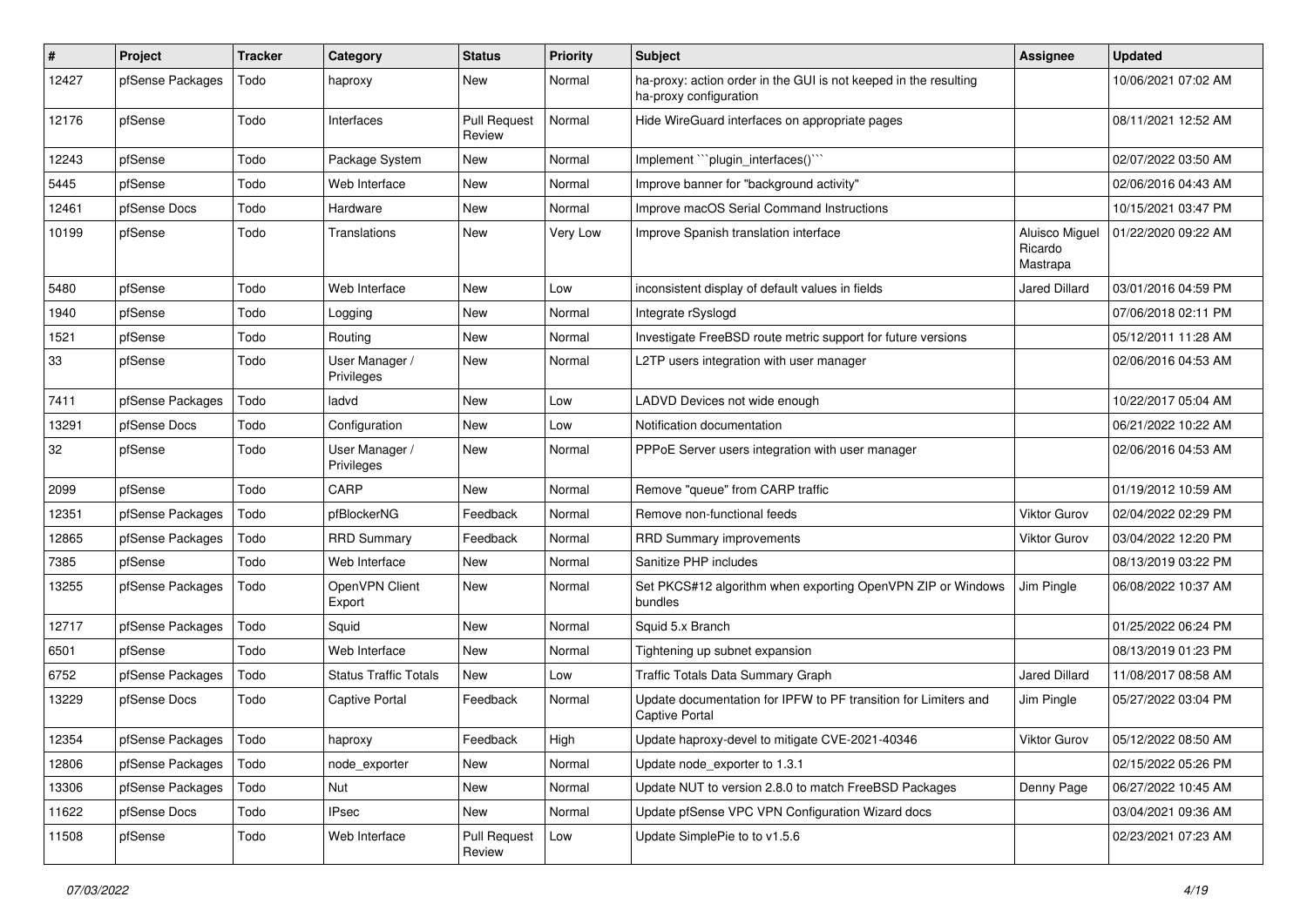| $\pmb{\#}$ | Project          | <b>Tracker</b> | Category                      | <b>Status</b> | <b>Priority</b> | <b>Subject</b>                                                                                                      | <b>Assignee</b>      | <b>Updated</b>      |
|------------|------------------|----------------|-------------------------------|---------------|-----------------|---------------------------------------------------------------------------------------------------------------------|----------------------|---------------------|
| 6332       | pfSense          | Todo           | Web Interface                 | New           | Normal          | Upgrade encryption options to cover current range of<br>recommendations                                             |                      | 08/13/2019 02:34 PM |
| 5902       | pfSense          | Todo           | Configuration Backend   New   |               | Normal          | Use a common place for default values                                                                               |                      | 08/13/2019 12:53 PM |
| 6697       | pfSense          | Todo           | Web Interface                 | New           | Low             | White squares around the numeric values in the Status / Queues<br>page                                              | <b>Jared Dillard</b> | 08/15/2016 03:19 AM |
| 13108      | pfSense Docs     | Todo           | Installation / Upgrades   New |               | Normal          | ZFS filesystem implications                                                                                         | Jim Pingle           | 04/27/2022 03:18 PM |
| 12367      | pfSense          | Todo           | Installer                     | New           | Normal          | ZFS: Do not show memstick disk on target list                                                                       |                      | 09/13/2021 07:37 AM |
| 5850       | pfSense          | Feature        | User Manager /<br>Privileges  | New           | Normal          | Limit "WebCfg - System: User Manager page" privilege to<br>non-admins and non-admin groups                          |                      | 02/19/2017 10:04 AM |
| 2358       | pfSense          | Feature        | Rules / NAT                   | New           | Normal          | NAT64 Support                                                                                                       |                      | 04/16/2022 06:52 PM |
| 11956      | pfSense          | Feature        | Web Interface                 | New           | Normal          | "add" button in the top of pages with many user-added items                                                         |                      | 07/10/2021 01:01 PM |
| 7459       | pfSense          | Feature        | Diagnostics                   | New           | Low             | "Refresh" button for Diagnostics/Tables display                                                                     |                      | 08/21/2019 09:27 AM |
| 10909      | pfSense Packages | Feature        | PIMD                          | New           | Normal          | #define MAXVIFS 32 to 64                                                                                            |                      | 04/21/2022 12:39 PM |
| 1388       | pfSense          | Feature        | Multi-WAN                     | New           | Normal          | 3G outbound failover connection with auto dial-up and hang-up                                                       |                      | 08/21/2019 11:27 AM |
| 11210      | pfSense Packages | Feature        | Suricata                      | Feedback      | Normal          | 3rd party rulesets                                                                                                  | Viktor Gurov         | 11/24/2021 04:21 AM |
| 12832      | pfSense Plus     | Feature        | Hardware / Drivers            | New           | Very Low        | 6100 configurable Blinking Blue LED                                                                                 |                      | 02/22/2022 07:30 AM |
| 2117       | pfSense          | Feature        | <b>Operating System</b>       | New           | Normal          | 6RD support for ISPs like Swisscom                                                                                  |                      | 08/22/2014 10:40 AM |
| 9749       | pfSense Packages | Feature        | Status Monitoring             | New           | Normal          | 95th percentile missing for quality in monitoring                                                                   |                      | 09/12/2019 10:39 AM |
| 1924       | pfSense          | Feature        | <b>Captive Portal</b>         | New           | Normal          | Ability of CP's allowed IP addresses to use aliases                                                                 |                      | 07/26/2018 04:28 AM |
| 12665      | pfSense          | Feature        | Rules / NAT                   | New           | Normal          | Ability to add custom pf rules from the GUI                                                                         |                      | 01/07/2022 09:30 AM |
| 7405       | pfSense          | Feature        | DHCP (IPv4)                   | New           | Normal          | Ability to add dhcp host reservations from "Diagnostics -> ARP<br>table"                                            |                      | 10/12/2020 08:22 AM |
| 8532       | pfSense          | Feature        | OpenVPN                       | New           | Low             | Ability to add metric to pushed routes                                                                              |                      | 05/22/2018 07:45 AM |
| 8236       | pfSense          | Feature        | <b>DNS Resolver</b>           | New           | Normal          | Ability to configure "forward-first" and "forward-host" options for<br>more robust domain overrides in DNS Resolver |                      | 12/26/2017 01:26 AM |
| 2218       | pfSense          | Feature        | CARP                          | New           | Normal          | Ability to delay CARP master status at boot time                                                                    |                      | 03/03/2021 11:57 AM |
| 855        | pfSense          | Feature        | Multi-WAN                     | New           | Normal          | Ability to selectively kill states on gateways recovery                                                             |                      | 03/11/2022 08:30 AM |
| 7495       | pfSense          | Feature        | <b>DNS Resolver</b>           | New           | Low             | Ability to set TTL for local for Unbound host overrides and dhcp<br>leases                                          |                      | 03/06/2018 09:46 AM |
| 628        | pfSense          | Feature        | Web Interface                 | New           | Low             | Ability to specify listen IP address of management services (SSH,<br>web interface)                                 |                      | 07/09/2021 01:21 PM |
| 9725       | pfSense Packages | Feature        | <b>ACME</b>                   | New           | Very Low        | Ability to use template variables in acme package                                                                   |                      | 09/04/2019 07:12 AM |
| 3185       | pfSense          | Feature        | DHCP (IPv6)                   | New           | Normal          | Accommodate a DHCPv6 failover-like mechanism                                                                        |                      | 11/24/2017 10:44 AM |
| 9299       | pfSense Packages | Feature        | <b>ACME</b>                   | New           | Normal          | ACME package: Automate add/remove firewall rule for port<br>forwarding                                              |                      | 01/30/2019 10:09 PM |
| 9833       | pfSense Packages | Feature        | ACME                          | New           | Normal          | ACME: add ability to use custom ACME server                                                                         |                      | 04/07/2022 11:31 AM |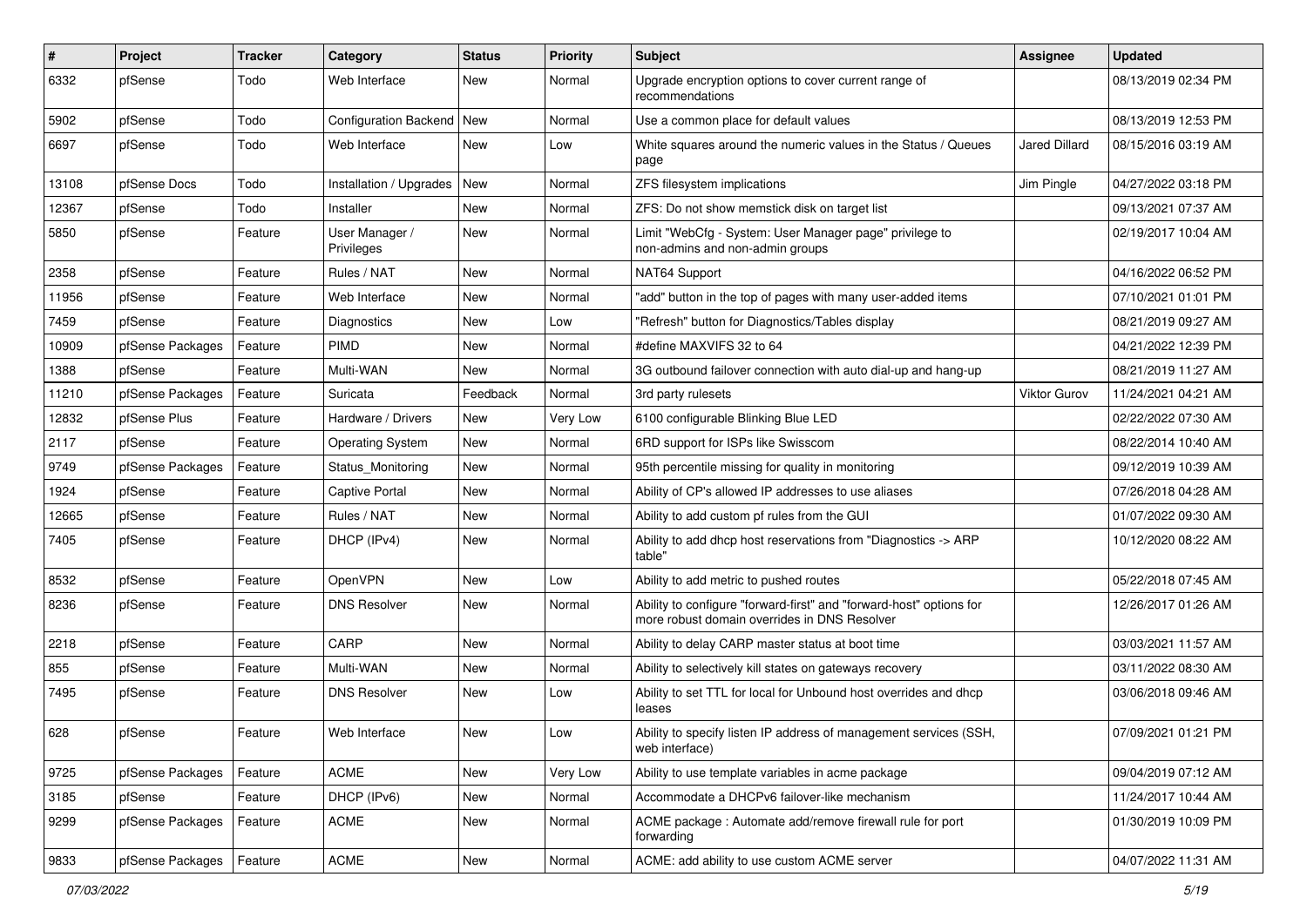| $\vert$ # | Project          | <b>Tracker</b> | Category                | <b>Status</b>                 | Priority | Subject                                                                                      | <b>Assignee</b>     | <b>Updated</b>      |
|-----------|------------------|----------------|-------------------------|-------------------------------|----------|----------------------------------------------------------------------------------------------|---------------------|---------------------|
| 13136     | pfSense Packages | Feature        | pfBlockerNG             | New                           | Normal   | Add crypt0rr DNS-over-HTTPS (DOH) provider list feeds                                        |                     | 05/07/2022 02:27 AM |
| 96        | pfSense          | Feature        | Rules / NAT             | New                           | Normal   | Add "All local networks" to source and destination drop down boxen<br>in firewall rules      |                     | 02/06/2016 04:53 AM |
| 8224      | pfSense Packages | Feature        | FreeRADIUS              | New                           | Normal   | Add "OU" field to FreeRADIUS page                                                            |                     | 02/21/2018 12:53 AM |
| 12546     | pfSense Plus     | Feature        | Authentication          | New                           | Normal   | Add 2FA Support to pfSense Plus Local Database Authentication                                |                     | 06/25/2022 05:30 PM |
| 5474      | pfSense          | Feature        | Interfaces              | New                           | Normal   | Add 802.1x configuration to wired interfaces.                                                |                     | 03/16/2016 04:32 PM |
| 4776      | pfSense          | Feature        | <b>Wireless</b>         | New                           | Normal   | Add 802.1x dynamic vlan support                                                              |                     | 10/02/2020 07:42 AM |
| 7888      | pfSense          | Feature        | Package System          | New                           | Normal   | Add a button in package manager GUI to upgrade all packages                                  |                     | 09/28/2017 05:50 AM |
| 7761      | pfSense          | Feature        | Rules / NAT             | New                           | Normal   | Add a way to match on IPv6 proto=0 (hop-by-hop header extension)                             |                     | 08/13/2019 03:49 PM |
| 6917      | pfSense          | Feature        | Upgrade                 | New                           | Normal   | Add ability to choose from what IP/IFACE you search for updates                              |                     | 11/11/2016 09:51 AM |
| 6038      | pfSense          | Feature        | Interfaces              | New                           | Normal   | Add ability to configure which interface is chosen for defining<br>hostname IP in /etc/hosts |                     | 07/07/2017 09:56 AM |
| 12190     | pfSense          | Feature        | Rules / NAT             | <b>New</b>                    | Normal   | Add ability to reference ipv6 prefix in firewall rules and aliases                           |                     | 08/05/2021 01:47 PM |
| 12551     | pfSense          | Feature        | <b>DNS Resolver</b>     | New                           | Low      | Add ability to set DNS resolver search domain list                                           |                     | 12/01/2021 11:18 AM |
| 10872     | pfSense Packages | Feature        | Suricata                | Feedback                      | Normal   | Add adjustable notification for Severity Alert                                               | <b>Viktor Gurov</b> | 08/20/2021 07:52 AM |
| 11156     | pfSense Packages | Feature        | pfBlockerNG             | New                           | Normal   | Add an option include subdomains for the noAAAA feature                                      |                     | 12/11/2020 10:19 AM |
| 12300     | pfSense          | Feature        | Hardware / Drivers      | New                           | Normal   | Add Aquantia Atlantic driver to pfsense                                                      |                     | 09/14/2021 06:49 AM |
| 13304     | pfSense          | Feature        | Traffic Shaper (ALTQ)   | <b>Pull Request</b><br>Review | Normal   | Add Broadcom Netextreme II (bxe) to the altg capable check                                   |                     | 06/28/2022 12:01 PM |
| 10466     | pfSense Packages | Feature        | Suricata                | New                           | Low      | Add checkbox to Suricata blocked host view to resolve all<br>resolvable IP's automatically   |                     | 02/02/2022 06:04 PM |
| 12564     | pfSense          | Feature        | Aliases / Tables        | New                           | Low      | add column to show that an Alias is in use by or not                                         |                     | 12/04/2021 07:25 PM |
| 10962     | pfSense          | Feature        | <b>Dynamic DNS</b>      | New                           | Normal   | Add Cpanel support for Dynamic DNS Clients                                                   |                     | 12/28/2020 01:56 PM |
| 9912      | pfSense Packages | Feature        | ntop                    | New                           | Normal   | add custom DPI to ntopng                                                                     |                     | 11/18/2019 10:57 AM |
| 10395     | pfSense          | Feature        | Dashboard               | New                           | Low      | Add Dashboard System Information support for more PC Engines<br>APU boards                   |                     | 02/17/2022 01:02 AM |
| 13135     | pfSense Packages | Feature        | pfBlockerNG             | New                           | Normal   | Add dibdot DoH-IP-blocklists feeds                                                           | <b>Viktor Gurov</b> | 05/08/2022 01:50 AM |
| 12097     | pfSense Packages | Feature        | pfBlockerNG             | New                           | Normal   | Add dnsbl and geoip logs to system log                                                       |                     | 07/06/2021 01:25 PM |
| 11369     | pfSense          | Feature        | <b>Operating System</b> | New                           | Low      | add Enabling IPv6 Source Address Validation support                                          |                     | 02/04/2021 10:03 AM |
| 3899      | pfSense          | Feature        | Web Interface           | <b>New</b>                    | Normal   | Add feature to allow reordering of <package> items in config.xml</package>                   |                     | 09/27/2014 04:40 PM |
| 13201     | pfSense Packages | Feature        | pfBlockerNG             | <b>New</b>                    | Normal   | Add FireHol Security IP Feeds                                                                |                     | 05/23/2022 06:34 AM |
| 12465     | pfSense Packages | Feature        | haproxy                 | New                           | Normal   | Add forwardfor advanced usecases                                                             |                     | 10/16/2021 07:35 PM |
| 7720      | pfSense          | Feature        | Hardware / Drivers      | New                           | Normal   | Add general watchdog kernel modules (like ichwd) and watchdogd<br>support in the GUI.        |                     | 08/19/2019 01:20 PM |
| 8372      | pfSense          | Feature        | Logging                 | New                           | Normal   | add gui setting to adjust refresh rate for dynamic firewall logs                             |                     | 08/14/2019 10:31 AM |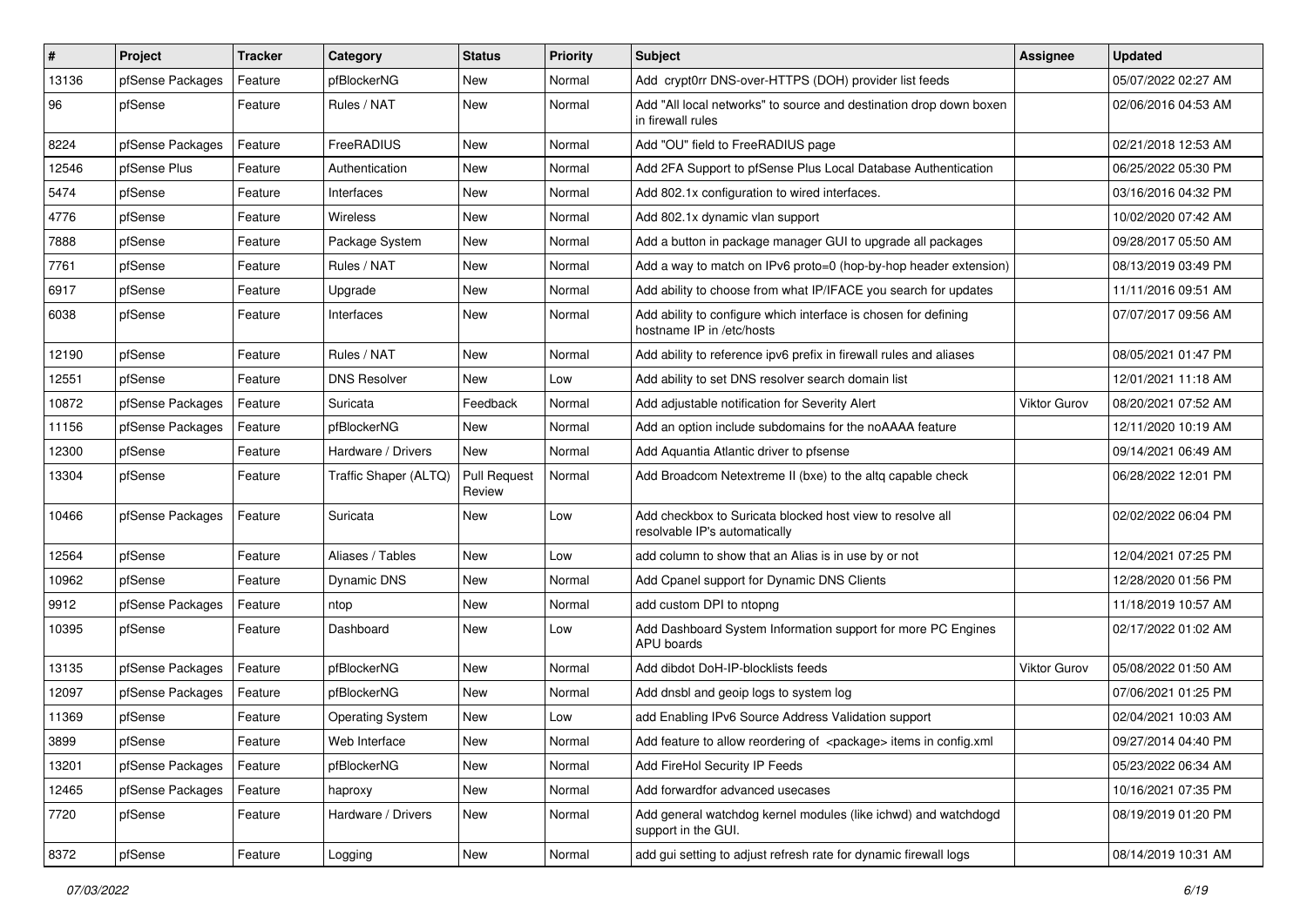| $\sharp$ | <b>Project</b>   | <b>Tracker</b> | Category                    | <b>Status</b> | <b>Priority</b> | <b>Subject</b>                                                                                      | <b>Assignee</b>     | <b>Updated</b>      |
|----------|------------------|----------------|-----------------------------|---------------|-----------------|-----------------------------------------------------------------------------------------------------|---------------------|---------------------|
| 4628     | pfSense          | Feature        | Web Interface               | <b>New</b>    | Normal          | Add GUI to manage loader tunables (e.g. loader.conf.local)                                          |                     | 09/16/2015 04:28 PM |
| 13244    | pfSense          | Feature        | Web Interface               | <b>New</b>    | Normal          | Add help text under Timezone settings in the GUI                                                    |                     | 06/03/2022 01:00 PM |
| 6412     | pfSense          | Feature        | <b>Operating System</b>     | New           | Normal          | Add includedir directive for /var/etc/xinet.d to xinetd configuration                               |                     | 08/13/2019 01:23 PM |
| 12711    | pfSense Packages | Feature        | Telegraf                    | <b>New</b>    | Normal          | Add InfluxDB V2 support                                                                             |                     | 01/21/2022 02:54 AM |
| 746      | pfSense          | Feature        | Rules / NAT                 | New           | Normal          | Add interface group to source/dest drop downs                                                       |                     | 07/19/2010 05:10 PM |
| 7626     | pfSense          | Feature        | Interfaces                  | New           | Normal          | Add IPoE support for WAN                                                                            |                     | 01/01/2022 12:31 AM |
| 9798     | pfSense Packages | Feature        | pfBlockerNG                 | New           | Normal          | add ipv4 and ipv6 dnscrypt-resolvers feeds                                                          |                     | 10/14/2021 09:48 AM |
| 11703    | pfSense Packages | Feature        | <b>FRR</b>                  | <b>New</b>    | Normal          | add Krill and Routinator support BGP RPKI                                                           |                     | 03/18/2021 07:47 PM |
| 12370    | pfSense          | Feature        | Rules / NAT                 | New           | Low             | Add limiters to Queue column on firewall rule list                                                  |                     | 09/14/2021 07:37 AM |
| 5307     | pfSense          | Feature        | <b>RRD Graphs</b>           | New           | Low             | Add logarithmic scale option to RRD graphs                                                          |                     | 10/14/2015 07:37 AM |
| 1136     | pfSense          | Feature        | Rules / NAT                 | New           | Normal          | Add logic to automatically avoid route-to for static route networks                                 |                     | 10/09/2018 05:11 AM |
| 12860    | pfSense Packages | Feature        | New Package<br>Request      | New           | Normal          | add mmc-utils package to all images                                                                 |                     | 02/24/2022 07:18 AM |
| 8099     | pfSense Packages | Feature        | Telegraf                    | New           | Normal          | Add more configuration flexibility to Telegraf                                                      |                     | 08/13/2019 09:39 AM |
| 12285    | pfSense Packages | Feature        | Suricata                    | In Progress   | Normal          | Add more EVE Logged Traffic protocols                                                               | <b>Viktor Gurov</b> | 08/20/2021 08:22 AM |
| 8558     | pfSense          | Feature        | Web Interface               | New           | Normal          | Add more table sorting in various UI pages                                                          |                     | 08/21/2019 09:14 AM |
| 290      | pfSense          | Feature        | Multi-WAN                   | New           | Low             | Add Multi-WAN awareness to UPnP                                                                     |                     | 01/06/2016 05:24 PM |
| 753      | pfSense          | Feature        | OpenVPN                     | New           | Normal          | Add OpenVPN foreign option support                                                                  |                     | 09/02/2019 10:38 AM |
| 13009    | pfSense          | Feature        | OpenVPN                     | <b>New</b>    | Normal          | Add option for multiple remote addresses to OpenVPN Client                                          |                     | 03/31/2022 12:42 PM |
| 7800     | pfSense          | Feature        | Logging                     | New           | Normal          | Add option for state logging                                                                        |                     | 08/13/2019 03:51 PM |
| 7686     | pfSense Packages | Feature        | haproxy                     | New           | Normal          | Add option in HAProxy to configure SSL defaults based on the<br>Mozilla SSL Configuration Generator |                     | 08/16/2019 01:09 PM |
| 11056    | pfSense          | Feature        | Interfaces                  | <b>New</b>    | Normal          | Add option to disable flow-control on interfaces in GUI                                             |                     | 11/11/2020 04:41 PM |
| 4098     | pfSense          | Feature        | Authentication              | New           | Normal          | Add option to force a password change on login                                                      |                     | 08/21/2019 10:31 AM |
| 12329    | pfSense Packages | Feature        | Avahi                       | New           | Normal          | Add optional floating firewall rules for IPv4 and IPv6                                              |                     | 02/09/2022 04:43 PM |
| 8330     | pfSense          | Feature        | DHCP (IPv4)                 | New           | Normal          | add options for ddns-local-address statements                                                       |                     | 04/27/2021 12:31 PM |
| 3882     | pfSense          | Feature        | Web Interface               | <b>New</b>    | Normal          | Add OUI database to the base system, remove dependency on<br>nmap                                   |                     | 03/08/2018 06:44 PM |
| 10547    | pfSense Packages | Feature        | New Package<br>Request      | New           | Normal          | Add package addrwatch. Addrwatch is like arpwatch but works with<br>ipv4 and ipv6                   |                     | 05/11/2020 09:20 AM |
| 9315     | pfSense Packages | Feature        | New Package<br>Request      | New           | Normal          | Add Package: dnscrypt-proxy                                                                         |                     | 03/05/2021 02:38 AM |
| 2771     | pfSense          | Feature        | Rules / NAT                 | <b>New</b>    | Normal          | Add packet tracing simulator                                                                        |                     | 08/13/2019 12:24 PM |
| 10839    | pfSense          | Feature        | Traffic Shaper (ALTQ)   New |               | Normal          | Add popular messengers to the Traffic Shaper Wizard                                                 |                     | 08/18/2020 10:07 AM |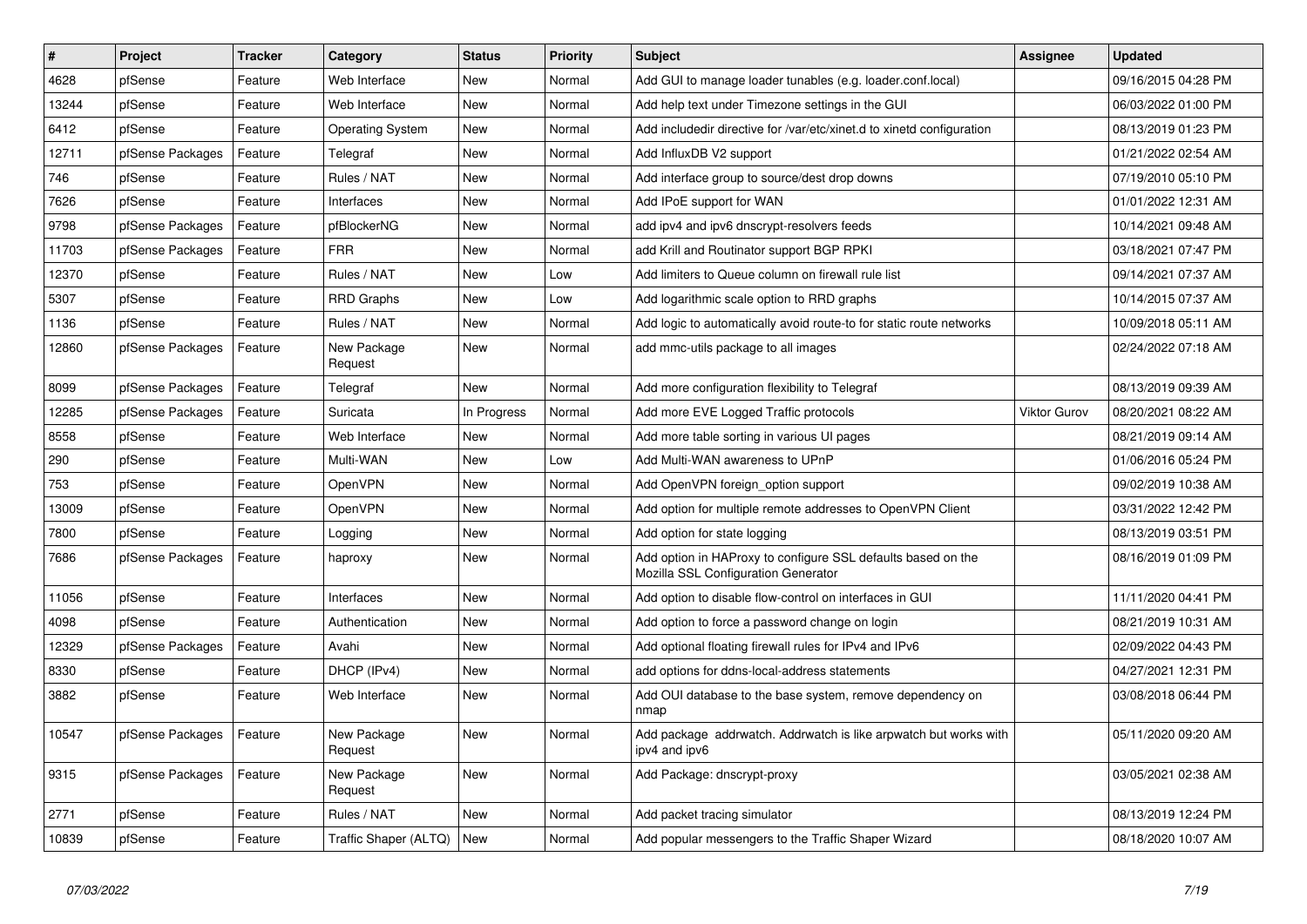| #     | Project          | <b>Tracker</b> | Category                | <b>Status</b> | <b>Priority</b> | <b>Subject</b>                                                                               | Assignee     | <b>Updated</b>      |
|-------|------------------|----------------|-------------------------|---------------|-----------------|----------------------------------------------------------------------------------------------|--------------|---------------------|
| 5360  | pfSense          | Feature        | UPnP/NAT-PMP            | New           | Normal          | Add possibility to configure independent "UPnP & NAT-PMP"<br>instances                       |              | 10/31/2015 04:25 AM |
| 8216  | pfSense Packages | Feature        | Telegraf                | New           | Normal          | Add prometheus output for telegraf                                                           |              | 09/09/2020 05:33 AM |
| 6804  | pfSense          | Feature        | Diagnostics             | New           | Very Low        | Add row counter into Diagnostics -> Edit File                                                |              | 08/20/2019 03:44 PM |
| 9060  | pfSense          | Feature        | Logging                 | New           | Normal          | add rule name filtering field for firewall log viewer                                        |              | 08/14/2019 12:38 PM |
| 4997  | pfSense          | Feature        | Rules / NAT             | New           | Normal          | Add setting option to choose default log action for new firewall rules                       |              | 08/20/2019 03:29 PM |
| 9044  | pfSense Packages | Feature        | New Package<br>Request  | New           | Normal          | Add SoftEther                                                                                |              | 11/02/2019 10:51 AM |
| 1979  | pfSense          | Feature        | Aliases / Tables        | New           | Normal          | Add some default read-only system aliases                                                    | Jim Pingle   | 08/21/2019 11:01 AM |
| 9721  | pfSense Packages | Feature        | Squid                   | Feedback      | Normal          | add squidclient -h 127.0.0.1 mgr:info output to Diagnostics / Squid<br>and status.php        | Viktor Gurov | 04/22/2022 02:21 AM |
| 9222  | pfSense          | Feature        | Authentication          | New           | Normal          | Add sshguard log when release an IP                                                          |              | 08/14/2019 01:00 PM |
| 5525  | pfSense          | Feature        | OpenVPN                 | New           | Normal          | Add static routes for OpenVPN client remote peer addresses when<br>using non-default WANs    |              | 11/25/2015 08:44 AM |
| 13296 | pfSense          | Feature        | DHCP (IPv6)             | New           | Normal          | Add support for DHCP6 OPTION PD EXCLUDE (RFC 6603)                                           |              | 06/24/2022 10:10 PM |
| 13260 | pfSense          | Feature        | Authentication          | New           | Normal          | Add support for OpenVPN static-challenge                                                     |              | 06/09/2022 02:04 PM |
| 10600 | pfSense Packages | Feature        | pfBlockerNG             | New           | Normal          | Add support for pfBlockerNG "Action list" feature                                            |              | 08/10/2020 02:39 AM |
| 11879 | pfSense Packages | Feature        | <b>ACME</b>             | Feedback      | Normal          | Add support for SSL.com ACME server                                                          | Jim Pingle   | 03/02/2022 02:03 PM |
| 12281 | pfSense Packages | Feature        | Nut                     | New           | Normal          | Add support for Telegram/Pushover notifications                                              | Viktor Gurov | 01/24/2022 07:25 AM |
| 11931 | pfSense Packages | Feature        | <b>ACME</b>             | New           | Normal          | Add support for validating a domain's ownership via Google Cloud<br>Cloud DNS                |              | 02/15/2022 03:18 AM |
| 9238  | pfSense Packages | Feature        | New Package<br>Request  | <b>New</b>    | Normal          | Add support for Zerotier                                                                     |              | 05/17/2021 01:58 PM |
| 12139 | pfSense          | Feature        | <b>DNS Forwarder</b>    | New           | Normal          | Add support in for specifying a DNSMASQ configuration file                                   |              | 07/16/2021 09:45 PM |
| 10223 | pfSense          | Feature        | Interfaces              | New           | Normal          | Add the ability to create additional loopback interfaces                                     |              | 12/15/2020 04:35 PM |
| 12521 | pfSense          | Feature        | <b>Operating System</b> | New           | Very Low        | Add the BBR2, QUIC, RACK Congestion Control (CC) protocols                                   |              | 11/15/2021 07:40 AM |
| 7922  | pfSense          | Feature        | Rules / NAT             | New           | Normal          | Add the option to select the ISP IPv6 Delegated Prefix as a<br>destination in firewall rules |              | 10/10/2017 06:36 PM |
| 12882 | pfSense Packages | Feature        | pfBlockerNG             | Feedback      | Normal          | Add the option to specify CURLOPT_INTERFACE in pfBlockerNG<br>IPv4/IPv6 lists                |              | 03/24/2022 11:16 AM |
| 12676 | pfSense          | Feature        | Rules / NAT             | New           | Normal          | Add the Tagged option on the Port Forward rules edit page                                    |              | 01/11/2022 05:52 AM |
| 4374  | pfSense          | Feature        | Notifications           | New           | Low             | Add timestamps to notification e-mails                                                       |              | 02/05/2015 12:43 AM |
| 10514 | pfSense          | Feature        | Web Interface           | New           | Normal          | Add to every page an unparsed Notes field for administrative<br>reference                    |              | 04/30/2020 06:32 PM |
| 9800  | pfSense          | Feature        | Hardware / Drivers      | New           | Normal          | Add toggle for net.isr.dispatch=deferred in GUI                                              |              | 09/29/2019 06:18 AM |
| 7181  | pfSense          | Feature        | Rules / NAT             | New           | Low             | Add Top and Add Bottom on Seperator                                                          |              | 08/21/2019 08:55 AM |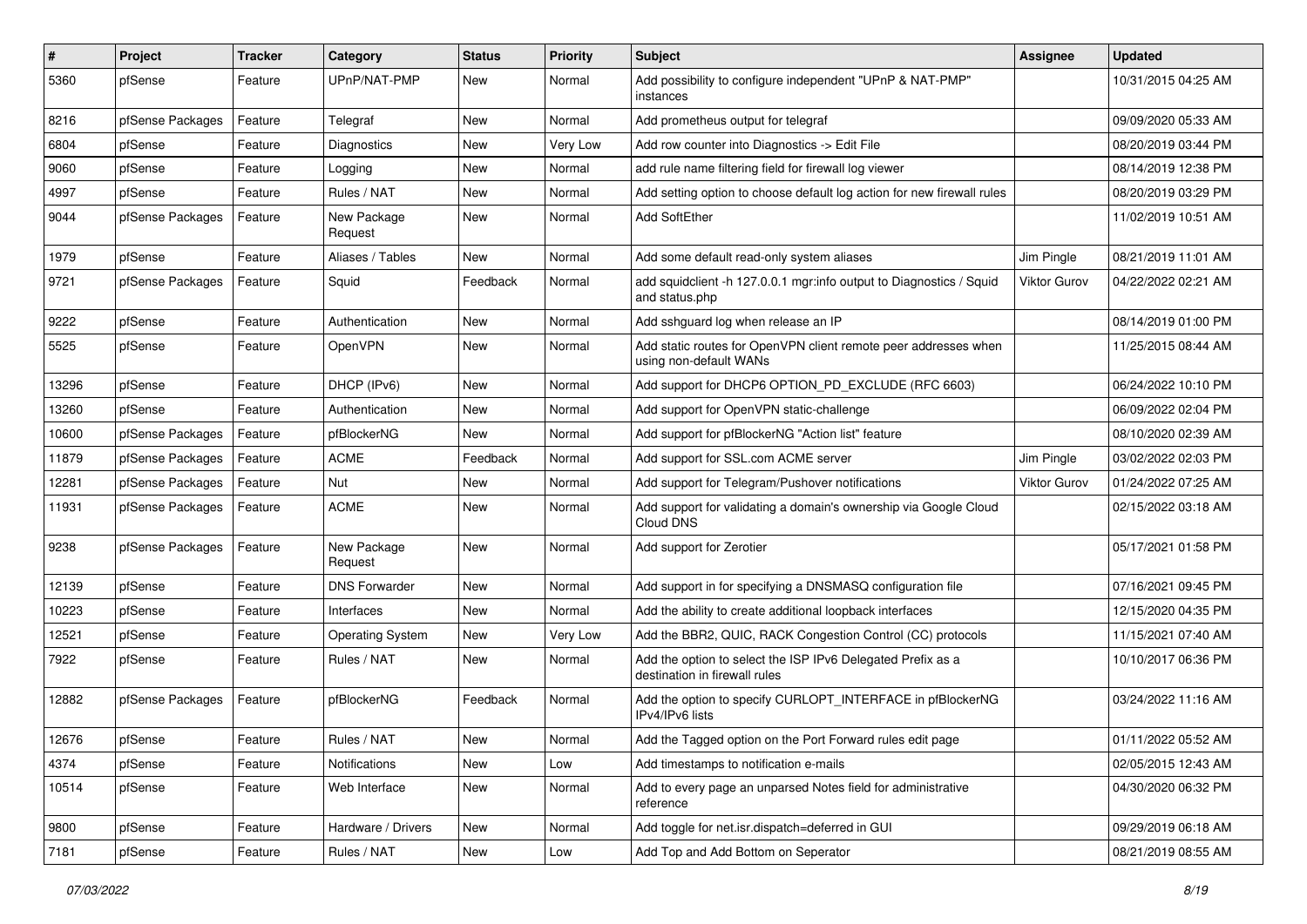| $\vert$ # | Project          | <b>Tracker</b> | Category                | <b>Status</b> | <b>Priority</b> | Subject                                                                              | <b>Assignee</b> | <b>Updated</b>      |
|-----------|------------------|----------------|-------------------------|---------------|-----------------|--------------------------------------------------------------------------------------|-----------------|---------------------|
| 9591      | pfSense          | Feature        | Rules / NAT             | New           | Normal          | Add under firewall rules a search box                                                |                 | 08/14/2019 02:39 PM |
| 7852      | pfSense          | Feature        | <b>DNS Resolver</b>     | <b>New</b>    | Normal          | Add views support to Unbound GUI                                                     |                 | 09/11/2017 12:26 PM |
| 8161      | pfSense Packages | Feature        | FreeRADIUS              | New           | Very Low        | Add virtual server support to FreeRadius                                             |                 | 12/05/2017 01:57 PM |
| 11732     | pfSense Plus     | Feature        | Hardware / Drivers      | New           | Normal          | Add VXLAN Support to pfSense Plus                                                    |                 | 03/15/2022 02:35 AM |
| 12859     | pfSense Packages | Feature        | Zabbix                  | New           | Normal          | Add Zabbix 6.0 LTS (agent and proxy) packages                                        |                 | 02/23/2022 07:11 AM |
| 11410     | pfSense Packages | Feature        | New Package<br>Request  | New           | Normal          | adding bpytop (former Bashtop)                                                       |                 | 07/26/2021 12:33 PM |
| 12658     | pfSense Packages | Feature        | darkstat                | New           | Normal          | Adding prometheus metrics to darkstat                                                |                 | 05/27/2022 09:44 PM |
| 4899      | pfSense          | Feature        | DHCP (IPv4)             | New           | Normal          | Additional BOOTP/DHCP Options should allow a force option                            |                 | 01/02/2018 02:24 PM |
| 790       | pfSense          | Feature        | <b>Operating System</b> | <b>New</b>    | Normal          | Advanced options for dnsclient (resolv.conf)                                         |                 | 04/21/2022 12:39 PM |
| 4195      | pfSense          | Feature        | Aliases / Tables        | New           | Low             | Aliases: sections                                                                    |                 | 08/21/2019 11:01 AM |
| 6457      | pfSense          | Feature        | Installer               | New           | Normal          | Allow ability to configure AWS EC2 AMI via userdata                                  |                 | 09/21/2020 02:54 PM |
| 946       | pfSense          | Feature        | <b>IPsec</b>            | <b>New</b>    | Normal          | Allow aliases to be used to define IPsec phase 2 networks                            |                 | 04/21/2022 12:39 PM |
| 4989      | pfSense          | Feature        | <b>IPsec</b>            | New           | Normal          | Allow all valid strongswan remote gateway options in gui                             |                 | 08/20/2015 02:57 PM |
| 3862      | pfSense          | Feature        | <b>IGMP Proxy</b>       | New           | Normal          | Allow configuration of IGMP proxy's 'quickleave' parameter from the<br>web interface |                 | 04/05/2016 03:24 AM |
| 3552      | pfSense          | Feature        | PPP Interfaces          | New           | Normal          | Allow configuring link keep-alive value in PPP                                       |                 | 05/14/2014 10:26 AM |
| 12736     | pfSense Packages | Feature        | pfBlockerNG             | New           | Low             | Allow custom cron intervals                                                          |                 | 01/30/2022 08:55 PM |
| 12600     | pfSense          | Feature        | Aliases / Tables        | New           | Normal          | allow custom mask for a network alias created from a FQDN                            |                 | 12/15/2021 10:50 AM |
| 6776      | pfSense          | Feature        | Rules / NAT             | New           | Normal          | Allow disabling of "filter rule association" by default                              |                 | 08/17/2021 10:56 AM |
| 9063      | pfSense          | Feature        | Dynamic DNS             | New           | Normal          | Allow dynamic DNS client entry to specify which Check IP service to<br>use           |                 | 10/24/2018 11:53 AM |
| 3623      | pfSense          | Feature        | Package System          | <b>New</b>    | Normal          | Allow each package to choose if it is restarted on interface events                  |                 | 04/26/2014 01:00 PM |
| 5825      | pfSense          | Feature        | Authentication          | New           | Normal          | Allow EAP-RADIUS for authentication servers                                          |                 | 08/21/2019 10:32 AM |
| 4501      | pfSense          | Feature        | <b>Notifications</b>    | New           | Normal          | Allow email report to send multiple destination                                      |                 | 02/06/2016 04:07 AM |
| 7691      | pfSense Packages | Feature        | Squid                   | <b>New</b>    | Normal          | Allow for custom icap services for squid                                             |                 | 08/24/2017 03:16 AM |
| 4165      | pfSense          | Feature        | Rules / NAT             | New           | Low             | Allow for security zones when defining interfaces and firewall rules.                |                 | 02/06/2016 04:35 AM |
| 4234      | pfSense          | Feature        | <b>IPsec</b>            | Assigned      | Low             | allow for strict user <> cn validation of mobile ipsec users when<br>using rsa+xauth |                 | 01/24/2017 06:11 AM |
| 8769      | pfSense Packages | Feature        | FreeRADIUS              | New           | Normal          | Allow FreeRADIUS users to change their own Passwords and Pins                        |                 | 10/11/2018 11:34 AM |
| 6796      | pfSense          | Feature        | Interfaces              | New           | Normal          | Allow hostnames as GRE and GIF endpoints                                             |                 | 08/13/2019 02:35 PM |
| 7971      | pfSense          | Feature        | Captive Portal          | New           | Normal          | Allow import, export and synchronization of MACs under Captive<br>Portal service     |                 | 10/19/2017 04:56 AM |
| 2693      | pfSense          | Feature        | Console Menu            | New           | Normal          | Allow mapping mapping non-physical interfaces via console                            | Mathieu Simon   | 11/27/2012 03:00 PM |
| 1268      | pfSense          | Feature        | Certificates            | New           | Normal          | Allow mass renewing of certs                                                         |                 | 11/01/2019 03:17 PM |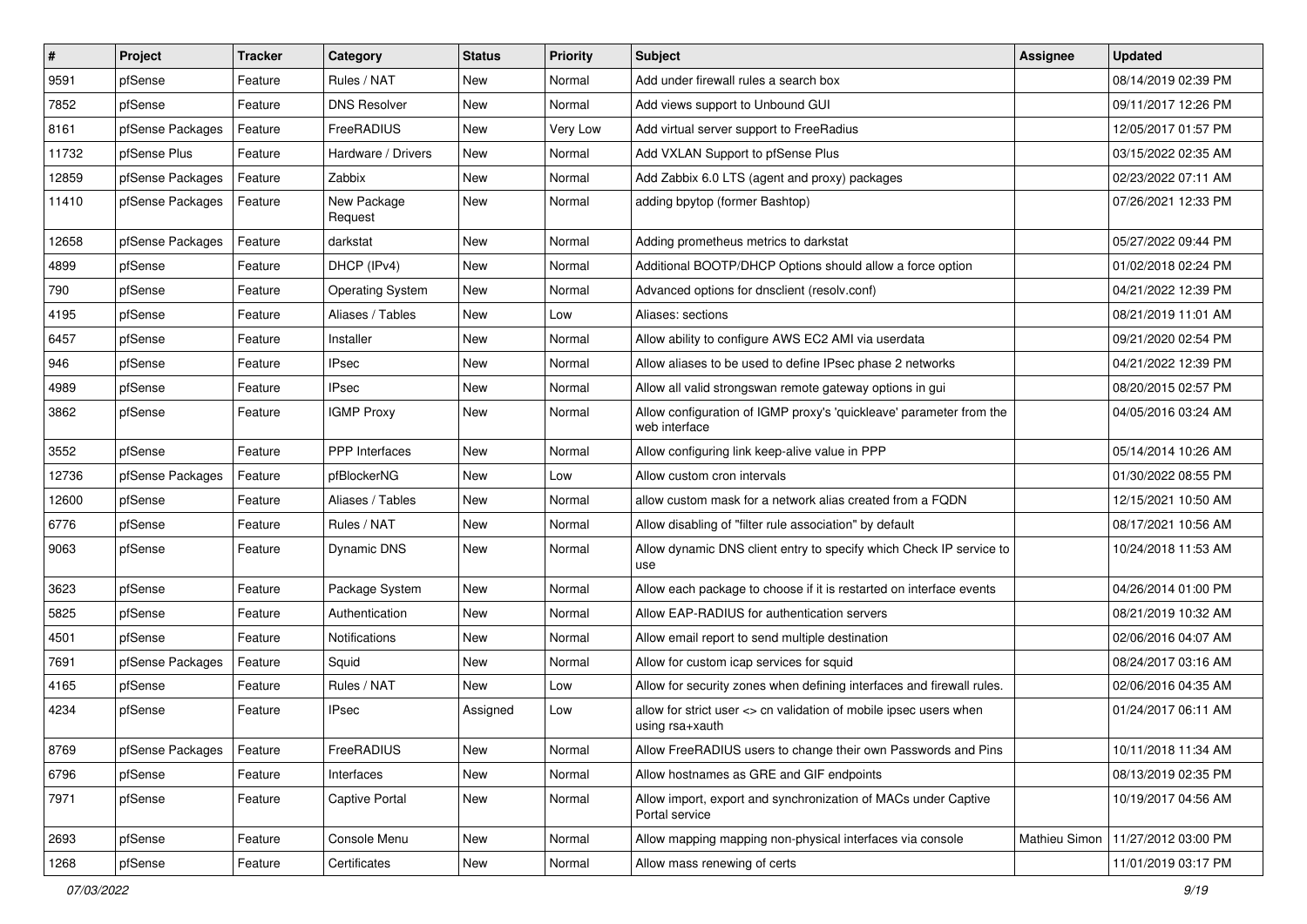| #     | Project          | <b>Tracker</b> | Category                 | <b>Status</b>                 | <b>Priority</b> | <b>Subject</b>                                                                                          | <b>Assignee</b>      | <b>Updated</b>      |
|-------|------------------|----------------|--------------------------|-------------------------------|-----------------|---------------------------------------------------------------------------------------------------------|----------------------|---------------------|
| 6956  | pfSense          | Feature        | <b>Captive Portal</b>    | New                           | Normal          | Allow more control over concurrent logins                                                               |                      | 11/23/2016 12:01 PM |
| 371   | pfSense          | Feature        | Rules / NAT              | New                           | Normal          | Allow moving of bogon and RFC 1918 rules                                                                |                      | 02/06/2016 04:53 AM |
| 10890 | pfSense          | Feature        | Interfaces               | New                           | Normal          | Allow multiple assigned interfaces to track status of a single switch<br>port                           |                      | 09/14/2020 07:20 AM |
| 11438 | pfSense          | Feature        | Hardware / Drivers       | New                           | Low             | Allow multiple cryptographic accelerator modules to be loaded at<br>the same time                       |                      | 02/18/2021 12:40 PM |
| 6604  | pfSense          | Feature        | <b>NTPD</b>              | New                           | Normal          | Allow NTP server list to be overridden by DHCP/PPP                                                      |                      | 08/13/2019 01:39 PM |
| 13094 | pfSense          | Feature        | Packet Capture           | <b>Pull Request</b><br>Review | Normal          | Allow packet capture filtering in tagged packets                                                        | Marcos<br>Mendoza    | 04/24/2022 06:06 PM |
| 10841 | pfSense Packages | Feature        | pfBlockerNG              | New                           | Normal          | Allow per Source/VLAN/Network individual black&whitelists                                               |                      | 10/18/2020 07:42 AM |
| 7078  | pfSense          | Feature        | OpenVPN                  | New                           | Low             | Allow reordering of client specific overrides in OpenVPN                                                |                      | 11/21/2019 02:48 PM |
| 8458  | pfSense          | Feature        | Dashboard                | New                           | Low             | Allow reordering of interface widget                                                                    |                      | 08/14/2019 10:52 AM |
| 2479  | pfSense          | Feature        | Dashboard                | New                           | Normal          | Allow reordering of the traffic graphs on the dashboard                                                 |                      | 06/08/2012 04:13 PM |
| 1935  | pfSense          | Feature        | Rules / NAT              | New                           | Normal          | Allow rule with max-src-conn-* options to make conditional use of<br>"overload <virusprot>"</virusprot> |                      | 10/07/2011 09:31 AM |
| 8178  | pfSense          | Feature        | Package System           | New                           | Normal          | Allow setting attributes for form elements in package XML                                               |                      | 12/09/2017 07:48 PM |
| 12077 | pfSense          | Feature        | Gateways                 | New                           | Normal          | Allow stick-connections per gateway group                                                               |                      | 06/24/2021 08:45 AM |
| 10653 | pfSense Packages | Feature        | <b>FRR</b>               | <b>New</b>                    | Normal          | Allow to download frr status                                                                            | Jim Pingle           | 06/11/2020 01:21 AM |
| 10468 | pfSense          | Feature        | Web Interface            | New                           | Normal          | Allow to download log files from WebGUI                                                                 |                      | 04/17/2020 06:17 AM |
| 10258 | pfSense          | Feature        | Certificates             | New                           | Very Low        | allow to sign CA                                                                                        |                      | 02/20/2020 04:20 AM |
| 10377 | pfSense Packages | Feature        | FreeRADIUS               | New                           | Very Low        | Allow usage of TOTP (Google-Authenticator) without PIN                                                  |                      | 03/30/2020 11:43 AM |
| 12473 | pfSense          | Feature        | <b>IPsec</b>             | New                           | Normal          | Allow user adjustment of IPsec Keep Alive periodic checks                                               |                      | 12/22/2021 05:59 AM |
| 10843 | pfSense          | Feature        | Authentication           | New                           | Normal          | Allow user manager settings to specify multiple authentication<br>servers                               |                      | 01/13/2022 07:22 AM |
| 7216  | pfSense          | Feature        | Web Interface            | New                           | Normal          | Allow user to choose date display format                                                                | <b>Phillip Davis</b> | 02/02/2018 04:20 PM |
| 8483  | pfSense          | Feature        | Traffic Shaper (ALTQ)    | New                           | Normal          | Allow user to choose order of Queues status                                                             |                      | 08/21/2019 09:12 AM |
| 7902  | pfSense Packages | Feature        | OpenVPN Client<br>Export | New                           | Low             | allow vpn client export of other to be a blank field                                                    |                      | 08/19/2019 03:33 PM |
| 11757 | pfSense          | Feature        | <b>XMLRPC</b>            | New                           | Normal          | Allow XMLRPC sync to bypass default auth server in favor of local<br>database                           |                      | 03/30/2021 03:18 PM |
| 12903 | pfSense          | Feature        | Notifications            | New                           | Normal          | alternative authentication methods for email notifications?                                             |                      | 03/07/2022 07:52 AM |
| 12553 | pfSense          | Feature        | Backup / Restore         | New                           | Normal          | Auto Config Backup: Allow selecting multiple backups for deletion                                       |                      | 02/22/2022 04:27 AM |
| 7602  | pfSense          | Feature        | <b>Operating System</b>  | New                           | Normal          | Auto-Create bootable USB for recovery                                                                   |                      | 08/13/2019 09:50 AM |
| 7688  | pfSense          | Feature        | Backup / Restore         | New                           | Low             | AutoConfigBackup - Info Icon - username only                                                            |                      | 10/22/2017 10:46 AM |
| 9775  | pfSense          | Feature        | Backup / Restore         | New                           | Normal          | AutoConfigBackup - Rolling per day/hour cap on changes, retention<br>policy                             |                      | 09/20/2019 09:19 AM |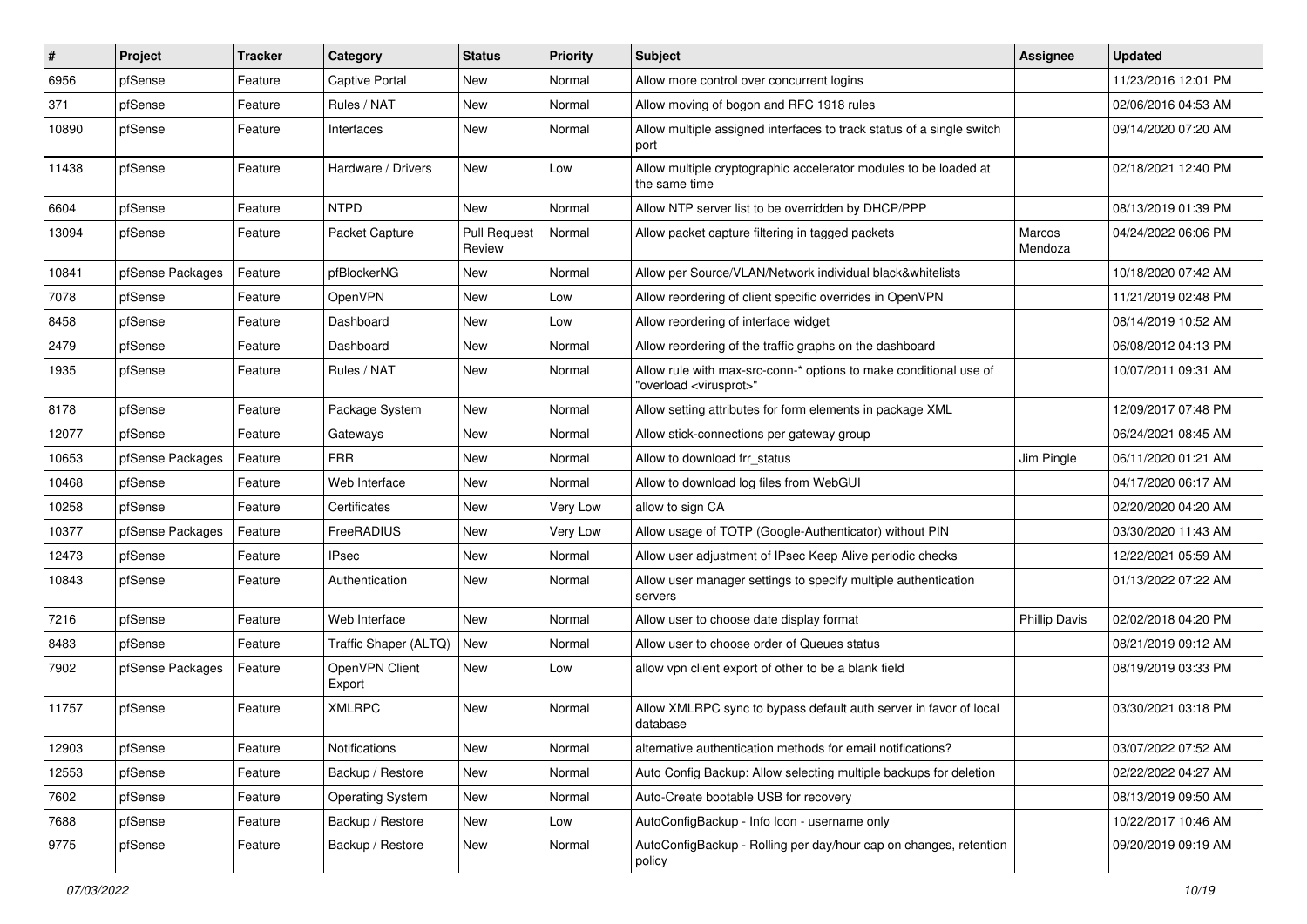| $\vert$ # | Project          | <b>Tracker</b> | Category               | <b>Status</b>                 | <b>Priority</b> | Subject                                                                                     | Assignee            | <b>Updated</b>      |
|-----------|------------------|----------------|------------------------|-------------------------------|-----------------|---------------------------------------------------------------------------------------------|---------------------|---------------------|
| 4681      | pfSense          | Feature        | Backup / Restore       | New                           | Normal          | AutoConfigBackup make a way to easily download a saved backup                               |                     | 08/16/2019 12:46 PM |
| 3053      | pfSense          | Feature        | Captive Portal         | New                           | Normal          | Automatically add DHCP static addresses to CP passthru-mac                                  |                     | 06/21/2013 11:54 AM |
| 2443      | pfSense          | Feature        | PPP Interfaces         | New                           | Normal          | Automatically start 3G usb interfaces upon plugin                                           |                     | 05/20/2012 05:37 PM |
| 11588     | pfSense          | Feature        | WireGuard              | New                           | Low             | Automatically suggest next IP address in Wireguard interface<br>subnet when creating a peer |                     | 12/22/2021 03:35 AM |
| 5735      | pfSense          | Feature        | Aliases / Tables       | New                           | Very Low        | Automaticaly add DHCP leases to alias list or make it readable in<br>selected fields        |                     | 08/21/2019 11:01 AM |
| 6608      | pfSense          | Feature        | Backup / Restore       | <b>New</b>                    | Low             | backup and restore dhcp                                                                     |                     | 07/13/2016 04:09 PM |
| 286       | pfSense          | Feature        | Backup / Restore       | New                           | Normal          | Backup/restore users individually                                                           |                     | 01/09/2021 03:48 PM |
| 9982      | pfSense Packages | Feature        | Squid                  | Feedback                      | Normal          | basic_Idap_auth TLS connection                                                              | <b>Viktor Gurov</b> | 04/22/2022 02:21 AM |
| 13256     | pfSense          | Feature        | DHCP (IPv4)            | New                           | Normal          | Better handling of duplicate IPs in static DHCP assignments                                 |                     | 06/11/2022 04:51 PM |
| 10472     | pfSense Packages | Feature        | Suricata               | New                           | Low             | Blocked host alert table break out by timestamp and type to allow<br>sorting by date        |                     | 04/17/2020 12:46 PM |
| 7182      | pfSense          | Feature        | Dashboard              | New                           | Normal          | Break up System Widget on the Dashboard                                                     |                     | 08/21/2019 08:59 AM |
| 2386      | pfSense          | Feature        | Interfaces             | <b>Pull Request</b><br>Review | Normal          | Bridge member that is not an assigned interface                                             | <b>Viktor Gurov</b> | 12/02/2020 06:01 AM |
| 11890     | pfSense Packages | Feature        | New Package<br>Request | New                           | Normal          | Browser-based "clientless" VPN                                                              |                     | 05/05/2021 07:26 AM |
| 4707      | pfSense          | Feature        | Rules / NAT            | New                           | Normal          | Can't override block port 0 rules in filter.inc                                             |                     | 08/13/2019 12:53 PM |
| 11189     | pfSense          | Feature        | Captive Portal         | New                           | Normal          | Captive Portal - Tarpit option                                                              |                     | 12/23/2020 06:44 PM |
| 7608      | pfSense Packages | Feature        | FreeRADIUS             | New                           | Very Low        | Captive Portal amount of traffic Account + Free Radius+Mysql                                |                     | 05/28/2017 09:08 AM |
| 9970      | pfSense          | Feature        | <b>Captive Portal</b>  | New                           | Low             | Captive Portal and SAML2 Integration                                                        | Mauro Braggio       | 10/12/2020 07:39 AM |
| 1831      | pfSense          | Feature        | <b>Captive Portal</b>  | New                           | Normal          | Captive portal IPv6 support                                                                 | Reid<br>Linnemann   | 06/28/2022 12:01 PM |
| 2963      | pfSense          | Feature        | <b>Captive Portal</b>  | New                           | Normal          | Captive Portal MAC authentication request                                                   |                     | 08/22/2017 09:09 PM |
| 9627      | pfSense          | Feature        | <b>Captive Portal</b>  | New                           | Normal          | Captive Portal only shows authenticated users                                               |                     | 08/14/2019 02:48 PM |
| 4724      | pfSense          | Feature        | <b>Captive Portal</b>  | New                           | Low             | Captive Portal Status Add Client Hostname                                                   |                     | 05/22/2015 08:38 AM |
| 2573      | pfSense          | Feature        | Captive Portal         | New                           | Normal          | Captive Portal support of RADIUS POD (Packet of Disconnect)                                 |                     | 10/17/2016 03:14 AM |
| 2025      | pfSense          | Feature        | Captive Portal         | New                           | Normal          | Captive Portal: Easy accessible Logout page instead of Logout<br>pop-up window              |                     | 02/06/2016 04:59 AM |
| 2545      | pfSense          | Feature        | <b>Captive Portal</b>  | New                           | Low             | CaptivePortal: Custom "Re-authenticate every x minutes"                                     |                     | 07/08/2012 05:21 PM |
| 5567      | pfSense          | Feature        | Dashboard              | New                           | Low             | CARP status widget does not update in real time                                             |                     | 08/20/2019 03:33 PM |
| 13063     | pfSense Packages | Feature        | Cellular               | <b>Pull Request</b><br>Review | Normal          | Cellular package shall support more modems and NMEA port                                    |                     | 05/06/2022 02:38 PM |
| 13305     | pfSense          | Feature        | Certificates           | New                           | Normal          | Certificate Revocation page should show expiration date                                     |                     | 06/27/2022 10:26 AM |
| 13294     | pfSense          | Feature        | Gateways               | New                           | Low             | Change gateway name                                                                         |                     | 06/22/2022 06:07 PM |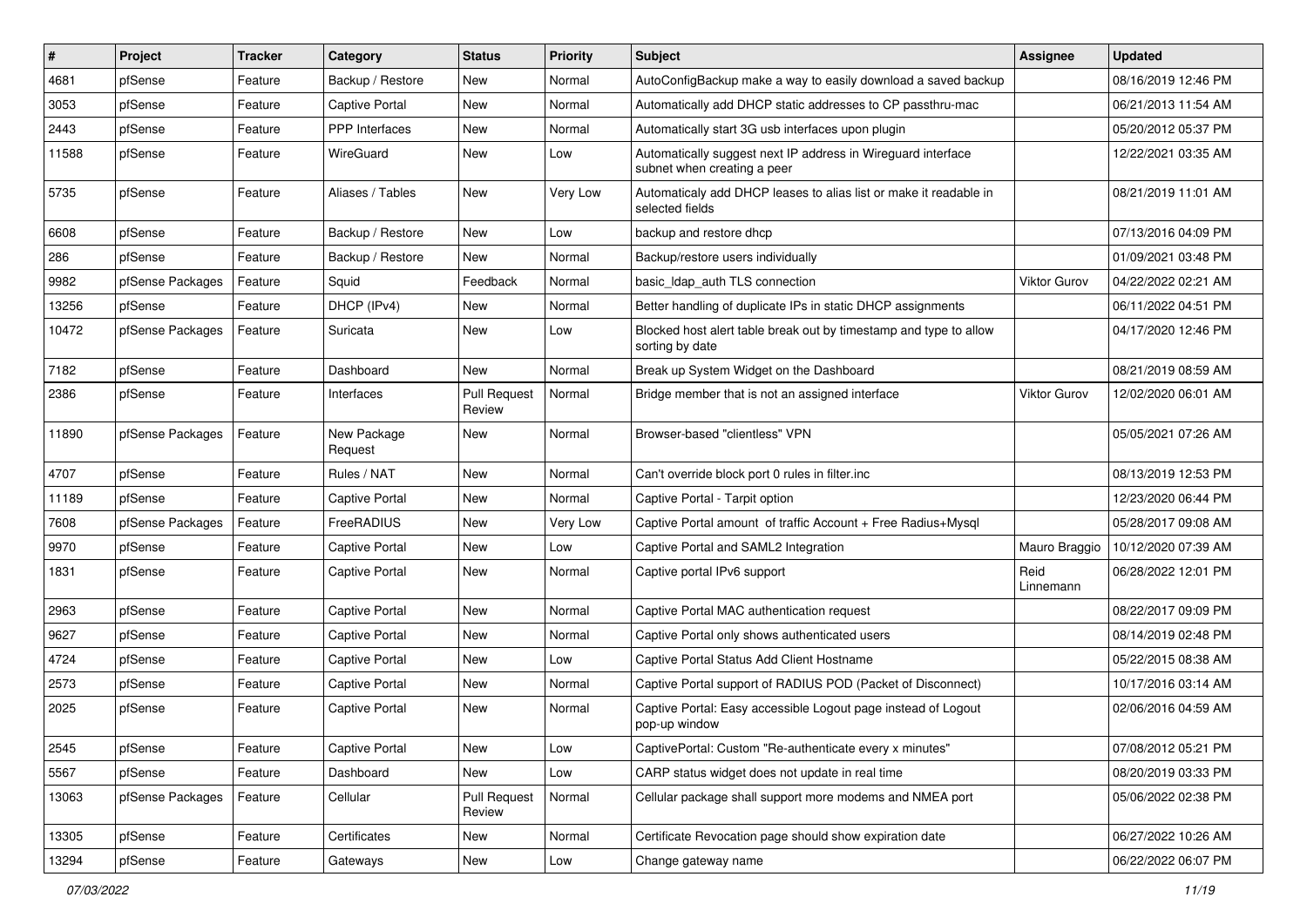| $\pmb{\#}$ | Project          | <b>Tracker</b> | Category                     | <b>Status</b>                 | <b>Priority</b> | <b>Subject</b>                                                                          | <b>Assignee</b>      | <b>Updated</b>      |
|------------|------------------|----------------|------------------------------|-------------------------------|-----------------|-----------------------------------------------------------------------------------------|----------------------|---------------------|
| 11169      | pfSense          | Feature        | Interfaces                   | <b>New</b>                    | Very Low        | Changing interface index order                                                          |                      | 12/17/2020 05:44 AM |
| 9916       | pfSense Packages | Feature        | <b>BIND</b>                  | Feedback                      | Normal          | Check allow-transfer in custom option when the zone is slave                            |                      | 04/21/2022 12:40 PM |
| 10645      | pfSense          | Feature        | Package System               | New                           | Very Low        | Choosing active repo after restoring config but before starting pkgs<br>auto-installing |                      | 09/22/2020 01:04 PM |
| 11625      | pfSense          | Feature        | OpenVPN                      | <b>New</b>                    | Normal          | Cisco-AVPair aliases support                                                            |                      | 03/05/2021 12:35 AM |
| 13137      | pfSense Packages | Feature        | pfBlockerNG                  | New                           | Normal          | ckuethe/doh-blocklist.txt add to DoH feeds                                              |                      | 05/07/2022 02:39 AM |
| 8694       | pfSense          | Feature        | Authentication               | <b>New</b>                    | Very Low        | Client CA Auth for PFSense WebGui                                                       |                      | 08/21/2019 09:25 AM |
| 6470       | pfSense Packages | Feature        | New Package<br>Request       | <b>New</b>                    | Normal          | CloudFlare Integration Module                                                           |                      | 08/13/2019 01:23 PM |
| 7988       | pfSense          | Feature        | Web Interface                | <b>New</b>                    | Normal          | Compact Theme based on Compact-RED with the default theme<br>colors.                    |                      | 10/23/2017 05:34 AM |
| 6602       | pfSense          | Feature        | User Manager /<br>Privileges | New                           | Normal          | Config writes denied via "deny config write" permission should notify<br>as such        |                      | 08/20/2019 03:43 PM |
| 8279       | pfSense Packages | Feature        | pfBlockerNG                  | <b>New</b>                    | Normal          | Consider adding a new option to the Rule Order                                          |                      | 08/20/2019 09:00 AM |
| 11270      | pfSense          | Feature        | <b>VPN (Multiple Types)</b>  | New                           | Low             | Consider integrating Nebula mesh VPN                                                    |                      | 01/20/2021 03:34 PM |
| 6022       | pfSense Packages | Feature        | New Package<br>Request       | New                           | Normal          | Consider MLVPN for bonded VPN                                                           |                      | 01/30/2021 05:24 PM |
| 6960       | pfSense          | Feature        | DHCP (IPv4)                  | <b>New</b>                    | Normal          | Consider replacing ISC DHCP server with KEA DHCP                                        |                      | 09/24/2020 01:59 PM |
| 10404      | pfSense          | Feature        | <b>NTPD</b>                  | <b>New</b>                    | Normal          | Consider using chrony for NTP services                                                  |                      | 11/23/2021 06:59 PM |
| 12909      | pfSense Packages | Feature        | Suricata                     | New                           | Normal          | Convert Suricata GeoIP Lookup feature on ALERTS tab to use local<br>GeoIP2 database     | Viktor Gurov         | 03/07/2022 08:28 AM |
| 10462      | pfSense Packages | Feature        | <b>LCDProc</b>               | <b>Pull Request</b><br>Review | Normal          | <b>CPU Temp Screen</b>                                                                  |                      | 11/29/2021 08:28 AM |
| 6215       | pfSense          | Feature        | Web Interface                | <b>New</b>                    | Normal          | Create consistent UI for admin access security                                          |                      | 04/20/2016 03:05 PM |
| 4472       | pfSense          | Feature        | Build / Release              | <b>New</b>                    | Normal          | Cryptographically sign every (sub-)release                                              |                      | 08/13/2019 12:53 PM |
| 5619       | pfSense          | Feature        | <b>Operating System</b>      | New                           | Normal          | Curl with ARES support                                                                  |                      | 08/13/2019 02:56 PM |
| 11573      | pfSense Packages | Feature        | New Package<br>Request       | New                           | Normal          | <b>Custom Commands</b>                                                                  |                      | 03/16/2021 07:28 PM |
| 13200      | pfSense Packages | Feature        | pfBlockerNG                  | <b>New</b>                    | Normal          | Custom DNS Servers for Alert settings                                                   |                      | 05/23/2022 06:16 AM |
| 13044      | pfSense Packages | Feature        | Mail report                  | <b>New</b>                    | Normal          | Customized reporting                                                                    |                      | 04/11/2022 09:22 AM |
| 13198      | pfSense Packages | Feature        | pfBlockerNG                  | <b>New</b>                    | Normal          | Dark Theme Styling issues - Alerts White bar                                            |                      | 05/23/2022 06:05 AM |
| 12573      | pfSense Packages | Feature        | New Package<br>Request       | <b>New</b>                    | Normal          | Dashboard widget with external connection map                                           | aleksei<br>prokofiev | 12/07/2021 07:38 AM |
| 3534       | pfSense          | Feature        | DHCP (IPv4)                  | <b>New</b>                    | Normal          | DDNS using arbitrary zone primary                                                       |                      | 07/08/2014 11:40 AM |
| 10160      | pfSense Packages | Feature        | New Package<br>Request       | <b>New</b>                    | Normal          | Dedicated Maxmind GeoIP package including license registration                          |                      | 01/03/2020 10:31 PM |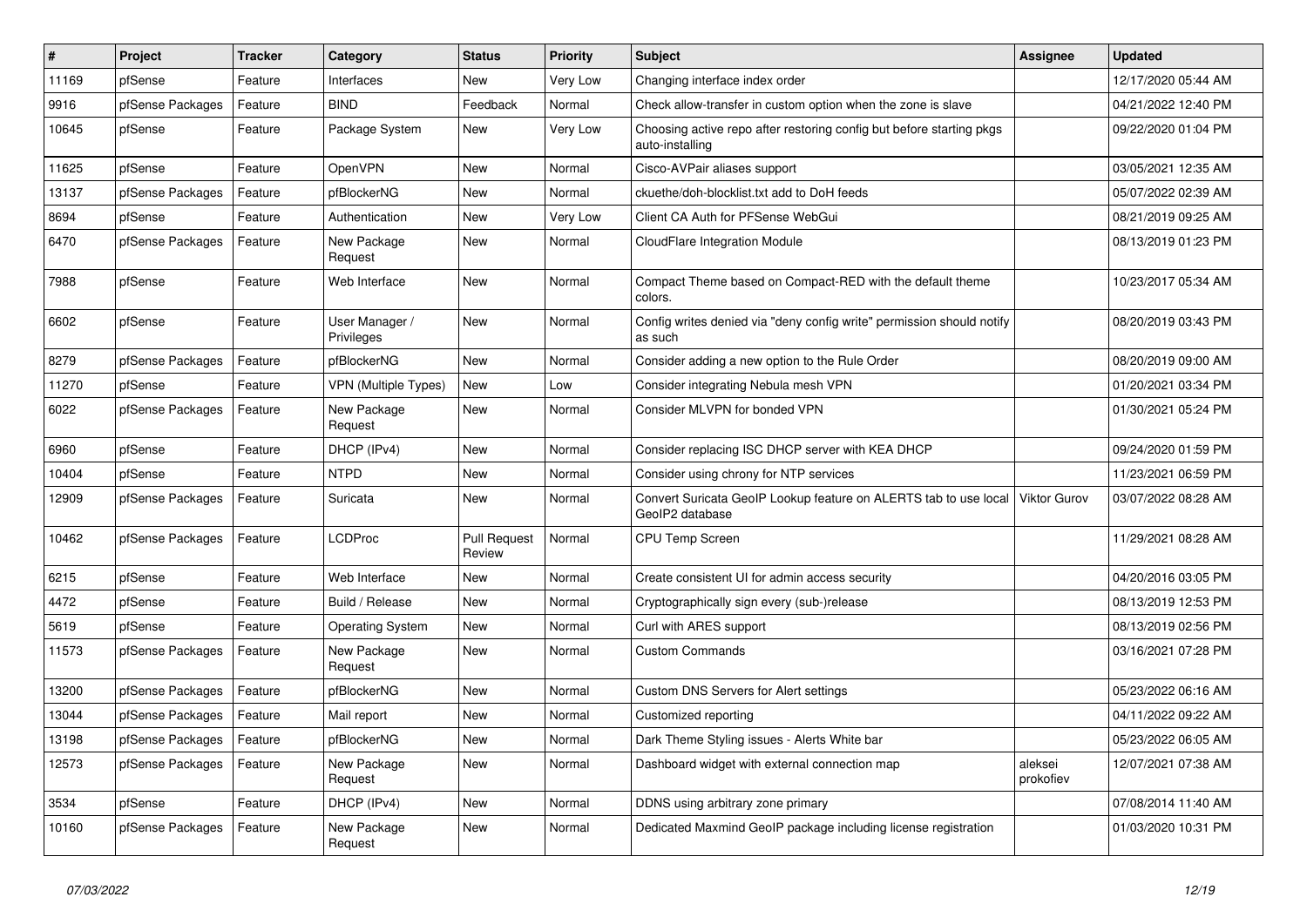| $\vert$ # | Project          | <b>Tracker</b> | Category                            | <b>Status</b> | <b>Priority</b> | Subject                                                                           | Assignee            | <b>Updated</b>      |
|-----------|------------------|----------------|-------------------------------------|---------------|-----------------|-----------------------------------------------------------------------------------|---------------------|---------------------|
| 13195     | pfSense Packages | Feature        | pfBlockerNG                         | New           | Normal          | Dedicated website for Feed mangement - Community Driven                           |                     | 05/23/2022 05:22 AM |
| 10144     | pfSense          | Feature        | Web Interface                       | New           | Low             | Default Sort Order, DHCP Leases                                                   |                     | 12/31/2019 06:47 PM |
| 8836      | pfSense Packages | Feature        | FreeRADIUS                          | New           | Normal          | Define Idap group vlan assignment in users file                                   |                     | 08/26/2018 07:53 AM |
| 13322     | pfSense          | Feature        | Diagnostics                         | New           | Low             | Define Packet Capture Protocol                                                    |                     | 06/30/2022 06:45 AM |
| 11092     | pfSense Packages | Feature        | pfBlockerNG                         | New           | Normal          | Detecting DNS tunneling                                                           |                     | 11/21/2020 04:53 AM |
| 6845      | pfSense          | Feature        | Interfaces                          | New           | Normal          | DHCP / DHCPv6 WAN client status page                                              |                     | 08/19/2019 12:37 PM |
| 10345     | pfSense          | Feature        | DHCP (IPv4)                         | New           | Normal          | DHCP lease distinction between online and offline                                 |                     | 03/16/2020 07:56 AM |
| 10250     | pfSense          | Feature        | DHCP (IPv4)                         | New           | Very Low        | DHCP lease view by interface                                                      |                     | 02/11/2020 07:47 AM |
| 10280     | pfSense          | Feature        | Dashboard                           | New           | Low             | <b>DHCP Leases widget</b>                                                         |                     | 11/07/2020 09:18 PM |
| 8879      | pfSense          | Feature        | DHCP (IPv4)                         | New           | Very Low        | DHCP options ADD force options                                                    |                     | 09/07/2018 09:14 AM |
| 11004     | pfSense          | Feature        | DHCP (IPv4)                         | New           | Low             | DHCP reservations with no IP address show entries in DHCP<br>leases               |                     | 10/26/2020 07:22 AM |
| 8173      | pfSense          | Feature        | Interfaces                          | New           | Normal          | dhcp6c - RAW Options                                                              |                     | 05/29/2022 05:34 PM |
| 2983      | pfSense          | Feature        | DHCP (IPv4)                         | New           | Normal          | DHCPD: Add vendor-class-identifier and MAC-OIDs                                   |                     | 05/29/2020 09:24 PM |
| 5950      | pfSense          | Feature        | DHCP (IPv6)                         | New           | Normal          | DHCPv6 Server support for PD of PD-obtained networks                              |                     | 03/04/2016 03:04 AM |
| 12602     | pfSense          | Feature        | Dynamic DNS                         | New           | Normal          | DHCPv6 should allow DDNS Client updates for hosts                                 |                     | 12/15/2021 11:00 AM |
| 1883      | pfSense          | Feature        | <b>Traffic Shaper</b><br>(Limiters) | New           | Normal          | Diag > Limiter Info presentation enhancement                                      |                     | 08/20/2019 03:46 PM |
| 8232      | pfSense Packages | Feature        | haproxy                             | New           | Normal          | different ssl options based on the sni name                                       |                     | 01/30/2019 10:36 AM |
| 6789      | pfSense Packages | Feature        | Squid                               | New           | Normal          | disgest_ldap_auth                                                                 |                     | 08/13/2019 09:57 AM |
| 7441      | pfSense          | Feature        | DHCP (IPv4)                         | New           | Low             | Display start/end times for Static Mapping leases on DHCP<br>Leases/DHCPv6 Leases |                     | 08/21/2019 10:48 AM |
| 13138     | pfSense Packages | Feature        | pfBlockerNG                         | New           | Normal          | DNS over HTTPS/TLS Blocking should be removed from<br>SafeSearch                  |                     | 05/07/2022 02:52 AM |
| 6103      | pfSense          | Feature        | <b>DNS Resolver</b>                 | New           | Normal          | DNS Resolver Outgoing Interfaces should be able to use Gateway<br>Groups          |                     | 10/21/2019 08:02 AM |
| 11099     | pfSense Packages | Feature        | pfBlockerNG                         | New           | Normal          | DNSBL blocking by schedule                                                        |                     | 11/25/2020 12:12 AM |
| 11295     | pfSense Packages | Feature        | pfBlockerNG                         | Feedback      | Normal          | DNSBL IDN support                                                                 | <b>Viktor Gurov</b> | 09/10/2021 11:33 AM |
| 7903      | pfSense Packages | Feature        | New Package<br>Request              | New           | Normal          | Duo ssh package                                                                   |                     | 01/16/2021 12:44 AM |
| 11084     | pfSense          | Feature        | Dynamic DNS                         | New           | Normal          | Dynamic DNS include option to specify virtual IP addresses                        |                     | 11/19/2020 01:26 PM |
| 7418      | pfSense          | Feature        | Dynamic DNS                         | New           | Normal          | Dynamic dns should be sorted interface name                                       |                     | 08/21/2019 08:58 AM |
| 986       | pfSense          | Feature        | Web Interface                       | New           | Normal          | Dynamic states view                                                               |                     | 02/06/2016 04:58 AM |
| 11963     | pfSense Packages | Feature        | <b>FRR</b>                          | New           | Normal          | Dynamically change OSPF interface costs on selected interfaces on<br>CARP event   |                     | 05/26/2021 04:13 AM |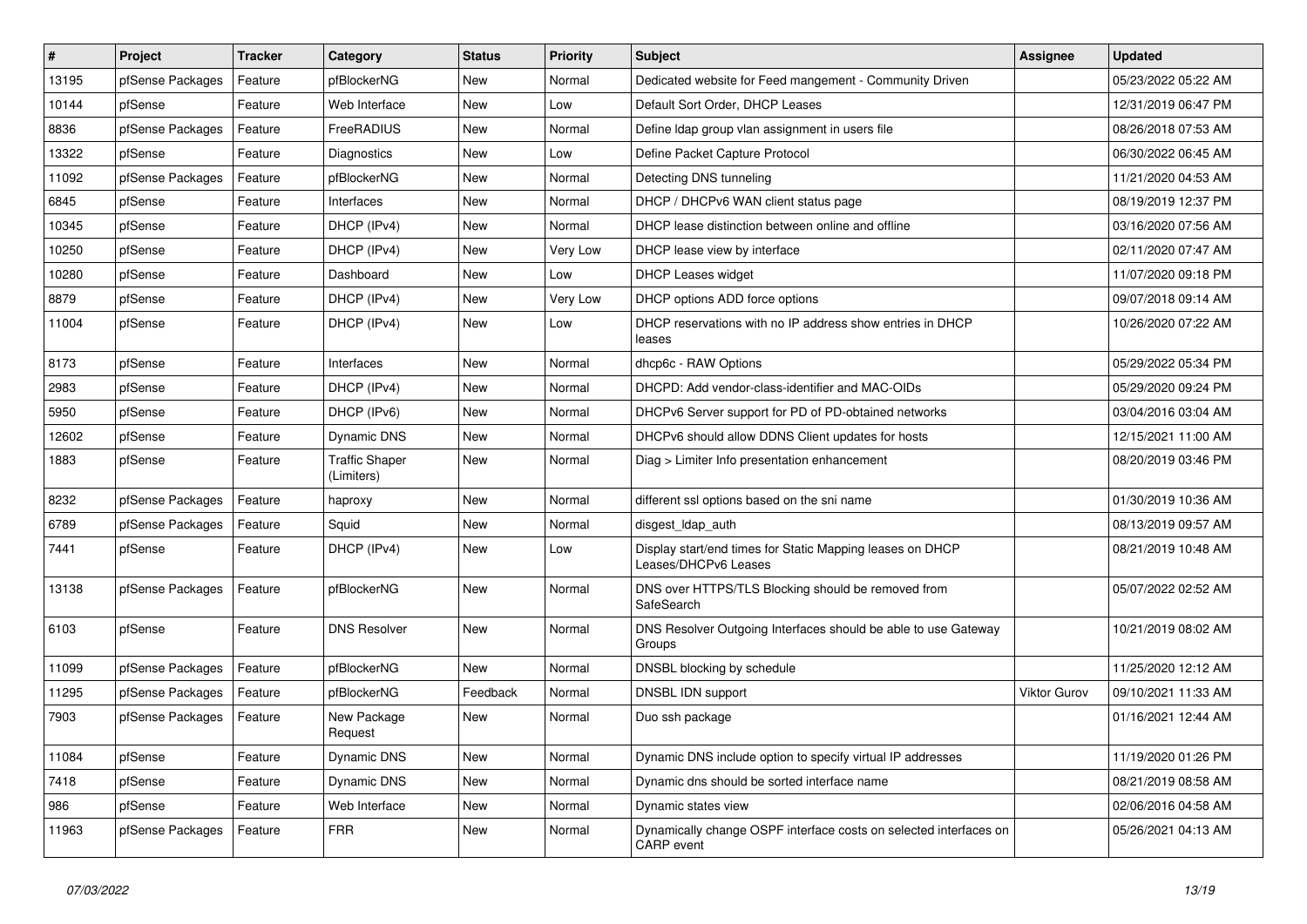| #     | Project          | <b>Tracker</b> | Category                     | <b>Status</b>                 | <b>Priority</b> | <b>Subject</b>                                                                                                                  | <b>Assignee</b>    | <b>Updated</b>      |
|-------|------------------|----------------|------------------------------|-------------------------------|-----------------|---------------------------------------------------------------------------------------------------------------------------------|--------------------|---------------------|
| 12863 | pfSense          | Feature        | Authentication               | New                           | Very Low        | dynamically tune sha512crypt rounds                                                                                             | Jim Pingle         | 03/19/2022 12:53 PM |
| 12308 | pfSense Packages | Feature        | New Package<br>Request       | New                           | Normal          | Dynamicaly Update Firewall Aliases from OpenVPN LDAP Group<br>membership of the connected user                                  |                    | 08/27/2021 12:51 AM |
| 7292  | pfSense          | Feature        | Dynamic DNS                  | <b>New</b>                    | Normal          | DynamicDNS configuration does not sync to HA secondary                                                                          |                    | 02/21/2017 04:56 PM |
| 12495 | pfSense          | Feature        | <b>Dynamic DNS</b>           | <b>Pull Request</b><br>Review | Normal          | DynDNS: add deSEC IPv4&v6 simultaneos update                                                                                    | <b>Lukas Wiest</b> | 11/01/2021 08:53 AM |
| 12494 | pfSense          | Feature        | <b>Dynamic DNS</b>           | <b>Pull Request</b><br>Review | Normal          | DynDNS: make simultaneous update of IP and LegacyIP possible                                                                    | <b>Lukas Wiest</b> | 11/01/2021 08:52 AM |
| 10242 | pfSense Packages | Feature        | New Package<br>Request       | New                           | Normal          | E2guardian Web filtering package                                                                                                | Viktor Gurov       | 05/30/2022 10:40 AM |
| 8474  | pfSense          | Feature        | <b>High Availability</b>     | New                           | Low             | Easier Conversion to HA Pair from Existing Non-HA Firewall                                                                      |                    | 04/19/2018 11:52 PM |
| 7085  | pfSense          | Feature        | Rules / NAT                  | New                           | Normal          | Edit Firewall Rules Seperator                                                                                                   |                    | 09/10/2017 09:15 AM |
| 10467 | pfSense          | Feature        | <b>Notifications</b>         | New                           | Very Low        | Email alert functionality for system health                                                                                     |                    | 05/21/2020 06:02 AM |
| 4128  | pfSense          | Feature        | <b>Notifications</b>         | New                           | Normal          | Email notification webgui configuration                                                                                         |                    | 11/18/2021 12:48 PM |
| 10718 | pfSense          | Feature        | Notifications                | New                           | Normal          | Email notifications - add new field to enter a from: name                                                                       |                    | 07/01/2020 09:08 AM |
| 11567 | pfSense Packages | Feature        | Mail report                  | New                           | Normal          | Email report add a note filed request                                                                                           |                    | 02/27/2021 03:44 PM |
| 3793  | pfSense          | Feature        | Rules / NAT                  | New                           | Normal          | Enable external authentication support for rules                                                                                |                    | 08/05/2014 01:09 PM |
| 9704  | pfSense Packages | Feature        | FreeRADIUS                   | New                           | Normal          | Enable filter username                                                                                                          |                    | 08/27/2019 12:07 PM |
| 13227 | pfSense          | Feature        | IPsec                        | New                           | High            | Enable IPSec Virtual IP Pool assignment by Radius for Mobile<br>Users - SIMPLE FIX                                              |                    | 05/27/2022 10:15 AM |
| 9545  | pfSense Packages | Feature        | <b>FRR</b>                   | <b>New</b>                    | Normal          | Enable MULTIPATH in FRR                                                                                                         | Jim Pingle         | 09/18/2020 12:52 PM |
| 9544  | pfSense          | Feature        | Routing                      | New                           | Normal          | Enable RADIX MPATH                                                                                                              |                    | 04/21/2022 12:39 PM |
| 13219 | pfSense          | Feature        | <b>Captive Portal</b>        | New                           | Very Low        | Enable/Disable single voucher roll                                                                                              |                    | 05/26/2022 08:14 AM |
| 13287 | pfSense          | Feature        | <b>Configuration Backend</b> | New                           | Normal          | Encode OpenVPN Custom Options                                                                                                   |                    | 06/20/2022 10:33 AM |
| 13242 | pfSense          | Feature        | Gateway Monitoring           | New                           | Normal          | Enhancements to static route creation/deletion for dpinger monitor<br>IP <sub>s</sub>                                           |                    | 06/03/2022 11:20 AM |
| 12848 | pfSense          | Feature        | Dynamic DNS                  | New                           | Normal          | Evaluation of the DynDNS "Result Match" string                                                                                  |                    | 02/22/2022 02:01 AM |
| 11440 | pfSense          | Feature        | Web Interface                | New                           | Low             | Expand collapsed sections by clicking anywhere on header                                                                        |                    | 10/28/2021 01:35 PM |
| 8316  | pfSense          | Feature        | Rules / NAT                  | New                           | Low             | expiration date when creating new rules                                                                                         |                    | 08/21/2019 09:11 AM |
| 2774  | pfSense          | Feature        | DHCP (IPv4)                  | New                           | Normal          | Extend DHCP Pools code to allow using different subnets                                                                         |                    | 08/19/2019 10:27 AM |
| 10871 | pfSense Packages | Feature        | FreeRADIUS                   | Feedback                      | Normal          | Extra time period counters for SQL backend                                                                                      | Viktor Gurov       | 04/22/2022 02:19 AM |
| 7956  | pfSense          | Feature        | Web Interface                | New                           | Normal          | Favicon able to match GUI colour setting?                                                                                       |                    | 10/17/2017 06:36 AM |
| 13165 | pfSense          | Feature        | Dashboard                    | <b>Pull Request</b><br>Review | Normal          | Feat: live update for Services dashboard widget                                                                                 |                    | 05/15/2022 01:48 AM |
| 7449  | pfSense Packages | Feature        | OpenVPN Client<br>Export     | New                           | Normal          | feature request for openvpn-client-export package, add the support<br>for openvpn up and down script, for mapping network drive |                    | 08/06/2019 05:06 PM |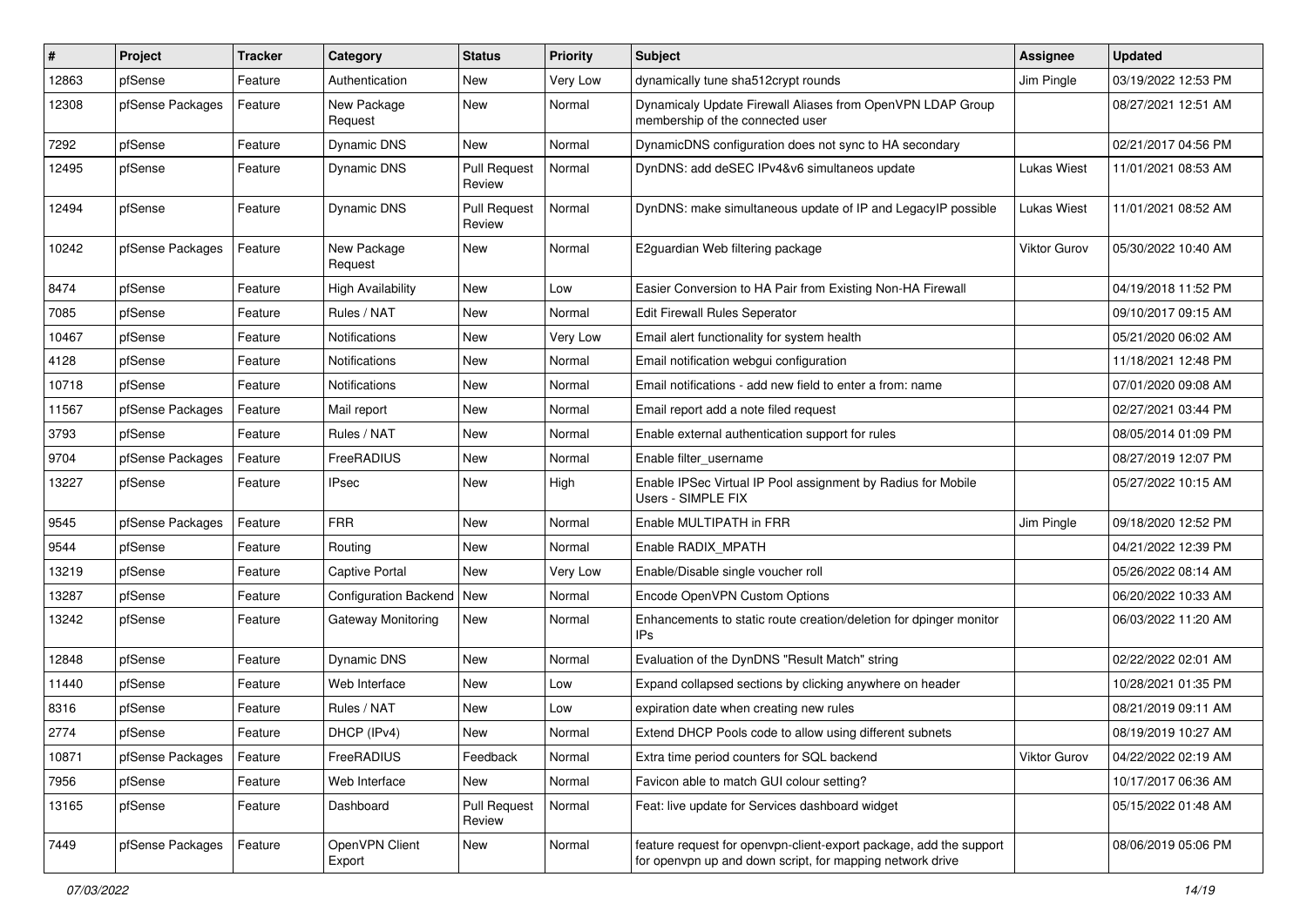| $\sharp$ | Project          | <b>Tracker</b> | Category                     | <b>Status</b>                 | <b>Priority</b> | Subject                                                                                            | <b>Assignee</b>     | <b>Updated</b>      |
|----------|------------------|----------------|------------------------------|-------------------------------|-----------------|----------------------------------------------------------------------------------------------------|---------------------|---------------------|
| 11921    | pfSense          | Feature        | <b>DNS Resolver</b>          | New                           | Very Low        | Feature Request: Compile unbound with EDNS Client Subnet<br>(ECS) module (--enable-subnet)         |                     | 05/14/2021 07:29 AM |
| 13199    | pfSense Packages | Feature        | pfBlockerNG                  | New                           | Normal          | Feed groups should not have the first listing in the group bar                                     |                     | 05/23/2022 06:03 AM |
| 11026    | pfSense Packages | Feature        | FreeRADIUS                   | New                           | Low             | Feedback on Packages - FreeRADIUS package                                                          |                     | 11/02/2020 07:21 AM |
| 11227    | pfSense Packages | Feature        | pfBlockerNG                  | New                           | Normal          | Feeds update                                                                                       |                     | 01/07/2021 12:11 AM |
| 11178    | pfSense Packages | Feature        | Filer                        | New                           | Normal          | Filer do not ask what to do with previous filename                                                 |                     | 12/31/2020 02:45 AM |
| 10290    | pfSense          | Feature        | Aliases / Tables             | New                           | Very Low        | Firewall Aliases Add button on top of list                                                         |                     | 07/10/2021 01:03 PM |
| 11589    | pfSense          | Feature        | <b>Traffic Graphs</b>        | <b>Pull Request</b><br>Review | Low             | Fix iftop experimental traffic fetcher, unify and improve output style                             |                     | 03/03/2021 03:30 PM |
| 13161    | pfSense          | Feature        | Web Interface                | New                           | Very Low        | FLASH PORT'S LED button, to help quickly find port that need to be<br>connected to patch&cable     |                     | 05/14/2022 06:35 AM |
| 7934     | pfSense          | Feature        | Dashboard                    | New                           | Very Low        | format support phone# for international use                                                        |                     | 10/12/2017 04:38 PM |
| 8031     | pfSense Packages | Feature        | FreeRADIUS                   | New                           | Normal          | FreeRADIUS copy entry function                                                                     |                     | 08/16/2019 01:01 PM |
| 4506     | pfSense Packages | Feature        | FreeRADIUS                   | New                           | Normal          | FreeRADIUS groups/hunt groups                                                                      |                     | 03/10/2015 08:51 PM |
| 10908    | pfSense Packages | Feature        | FreeRADIUS                   | Feedback                      | Normal          | FreeRADIUS server certificate not using full CA chain                                              | <b>Viktor Gurov</b> | 04/22/2022 02:19 AM |
| 11206    | pfSense Packages | Feature        | <b>FRR</b>                   | <b>Pull Request</b><br>Review | Normal          | <b>FRR 7.5</b>                                                                                     | Jim Pingle          | 01/08/2021 12:47 PM |
| 12889    | pfSense Packages | Feature        | <b>FRR</b>                   | New                           | Normal          | FRR GUI add set ipv6 next-hop global                                                               |                     | 03/02/2022 06:10 AM |
| 10789    | pfSense Packages | Feature        | <b>FRR</b>                   | Feedback                      | Normal          | FRR integrated configuration and hitless reloads                                                   | Jim Pingle          | 01/20/2021 11:16 PM |
| 11130    | pfSense Packages | Feature        | <b>FRR</b>                   | Feedback                      | Normal          | FRR RIP support                                                                                    | Jim Pingle          | 12/31/2021 04:19 PM |
| 9141     | pfSense Packages | Feature        | <b>FRR</b>                   | <b>New</b>                    | Very Low        | FRR xmlrpc                                                                                         | Jim Pingle          | 11/26/2018 07:49 AM |
| 8547     | pfSense Packages | Feature        | New Package<br>Request       | New                           | Normal          | fwknop Port Knocking Package                                                                       |                     | 02/08/2021 12:17 PM |
| 7671     | pfSense          | Feature        | <b>Gateway Monitoring</b>    | <b>New</b>                    | Normal          | Gateway Monitoring Via Custom Script or Telnet.                                                    |                     | 09/18/2020 02:59 PM |
| 12534    | pfSense Plus     | Feature        | Hardware / Drivers           | New                           | Normal          | Generate a ISO Image for Remote Restore of pfSense Plus on the<br>XG-1537 and 1541 units with IPMI |                     | 05/30/2022 10:28 AM |
| 12292    | pfSense Packages | Feature        | Suricata                     | Feedback                      | Normal          | GeoIP look on the Alerts, Blocked and Files pages                                                  | Viktor Gurov        | 08/23/2021 08:16 AM |
| 11266    | pfSense Packages | Feature        | AutoConfigBackup             | New                           | Very Low        | Give an option to list restore point in "reverse" order/latest at the<br>top.                      |                     | 01/19/2021 06:58 PM |
| 9942     | pfSense          | Feature        | <b>Operating System</b>      | New                           | Normal          | Give pfSense the possibility to change the keyboard Layout for<br>console users                    |                     | 01/22/2021 02:33 AM |
| 4503     | pfSense Packages | Feature        | New Package<br>Request       | New                           | Normal          | GNUGateKeeper H.323 Proxy Package                                                                  |                     | 08/27/2019 02:54 AM |
| 12625    | pfSense          | Feature        | Logging                      | New                           | Normal          | Granular logging options for default firewall rules.                                               |                     | 12/21/2021 06:39 PM |
| 521      | pfSense          | Feature        | User Manager /<br>Privileges | New                           | Normal          | Group manager Assigned Permissions                                                                 |                     | 04/18/2010 02:59 PM |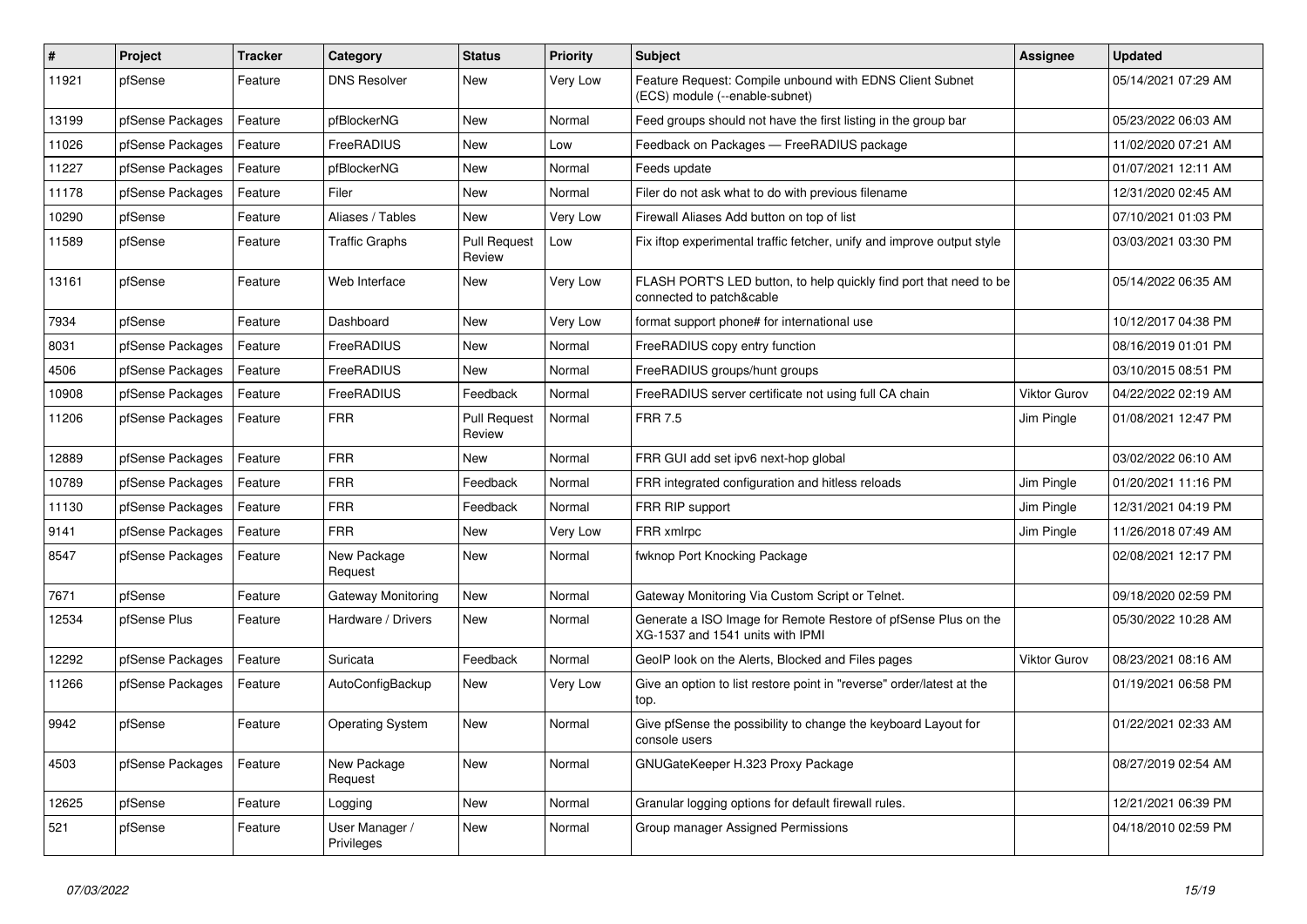| $\pmb{\#}$ | Project          | <b>Tracker</b> | Category                | <b>Status</b>                 | <b>Priority</b> | Subject                                                                                                                            | <b>Assignee</b>     | <b>Updated</b>      |
|------------|------------------|----------------|-------------------------|-------------------------------|-----------------|------------------------------------------------------------------------------------------------------------------------------------|---------------------|---------------------|
| 6738       | pfSense          | Feature        | Web Interface           | New                           | Normal          | GUI Action Buttons replicated to the top of the List                                                                               |                     | 07/10/2021 01:04 PM |
| 2323       | pfSense          | Feature        | DHCP (IPv4)             | New                           | Low             | GUI doesn't allow to configure DHCP server to serve IP addresses<br>belonging to subnets wich are not associated with an interface |                     | 08/19/2019 10:27 AM |
| 7957       | pfSense          | Feature        | Web Interface           | New                           | Normal          | GUI theme - separate "colour" from "compact/normal" in theme<br>dropdown                                                           |                     | 10/17/2017 06:58 AM |
| 1257       | pfSense          | Feature        | Certificates            | <b>Pull Request</b><br>Review | Normal          | Handle encypted CA/Certificate private keys                                                                                        |                     | 10/12/2020 07:12 AM |
| 13039      | pfSense Packages | Feature        | AWS VPC                 | New                           | Normal          | Handle transit gateway VPNs in the AWS VPN wizard                                                                                  |                     | 04/11/2022 07:31 AM |
| 8982       | pfSense Packages | Feature        | haproxy                 | New                           | Normal          | HAproxy ACL support for map in configuration UI                                                                                    |                     | 06/25/2019 01:49 AM |
| 8869       | pfSense Packages | Feature        | haproxy                 | New                           | Normal          | HAproxy should use RFC 7919 DH parameter files                                                                                     |                     | 10/17/2018 10:46 AM |
| 10779      | pfSense Packages | Feature        | haproxy                 | Feedback                      | Normal          | HAProxy SSL/TLS Compatibility Mode                                                                                                 | <b>Viktor Gurov</b> | 04/22/2022 02:20 AM |
| 9077       | pfSense Packages | Feature        | haproxy                 | New                           | Normal          | haproxy UI: Add seperator lines                                                                                                    |                     | 10/29/2018 06:06 AM |
| 8121       | pfSense Packages | Feature        | haproxy                 | New                           | Normal          | haproxy, allow to generate backends even they don't seem to be<br>used                                                             |                     | 11/23/2017 04:04 AM |
| 7738       | pfSense          | Feature        | <b>IPsec</b>            | New                           | Normal          | Highlight which IPSec (or other VPN) crypto modes are<br>hardware-accelerated in the UI                                            |                     | 08/13/2019 03:46 PM |
| 7718       | pfSense          | Feature        | Dynamic DNS             | New                           | Very Low        | Hostname for Custom DynDNS Updater.                                                                                                |                     | 07/24/2017 10:05 AM |
| 10796      | pfSense Packages | Feature        | Cellular                | Feedback                      | Normal          | Huawei ME909u-521 support                                                                                                          |                     | 04/21/2022 12:40 PM |
| 6539       | pfSense          | Feature        | Rules / NAT             | New                           | Normal          | ICMPv6 filtering requires multiple rules - no range support                                                                        |                     | 08/13/2019 01:23 PM |
| 6469       | pfSense          | Feature        | Console Menu            | New                           | Normal          | Improve help + self documentation in console PHP shell                                                                             |                     | 08/13/2019 01:23 PM |
| 5835       | pfSense          | Feature        | OpenVPN                 | New                           | Very Low        | Improve OpenVPN client gateway detection in edge cases where<br>the remote does not send gateway information                       |                     | 03/20/2016 12:29 AM |
| 13096      | pfSense Packages | Feature        | Snort                   | Feedback                      | Normal          | Improve robustness of Snort Rules Update Log size limitation logic                                                                 | <b>Bill Meeks</b>   | 04/25/2022 12:22 PM |
| 8309       | pfSense          | Feature        | Hardware / Drivers      | New                           | Normal          | Include apuled driver to add support for LEDs on PC Engines APU<br>boards                                                          | Darryn Storm        | 08/20/2019 08:47 AM |
| 12066      | pfSense          | Feature        | <b>Operating System</b> | New                           | Very Low        | Include man and man pages for all core programs and packages                                                                       |                     | 06/21/2021 07:44 AM |
| 5616       | pfSense          | Feature        | <b>Wireless</b>         | New                           | Normal          | <b>Incorrect Wireless Channel</b>                                                                                                  | Jim Thompson        | 10/09/2016 03:33 PM |
| 11837      | pfSense Packages | Feature        | <b>FRR</b>              | New                           | Low             | Increase field length of FRR Networks in Access Lists and Prefix<br>Lists                                                          |                     | 04/22/2021 07:10 AM |
| 11243      | pfSense          | Feature        | Interfaces              | New                           | Normal          | individual pfctl snort2c tables per interface only blocking IPs for<br>specific interface when a rule triggers in snort/suricata   |                     | 01/14/2021 03:02 PM |
| 1367       | pfSense          | Feature        | Backup / Restore        | New                           | Normal          | Input validation on partial config restores                                                                                        |                     | 03/21/2011 01:16 AM |
| 11257      | pfSense          | Feature        | Upgrade                 | New                           | Normal          | Installed Packages: Update all button                                                                                              |                     | 01/18/2021 10:45 AM |
| 10831      | pfSense Packages | Feature        | New Package<br>Request  | New                           | Very Low        | Integration of nntp-proxy into pfsense                                                                                             |                     | 08/13/2020 09:09 AM |
| 10805      | pfSense          | Feature        | Hardware / Drivers      | New                           | Normal          | Intel QAT (QuickAssist) encryption support for PfSense                                                                             |                     | 07/31/2020 03:13 PM |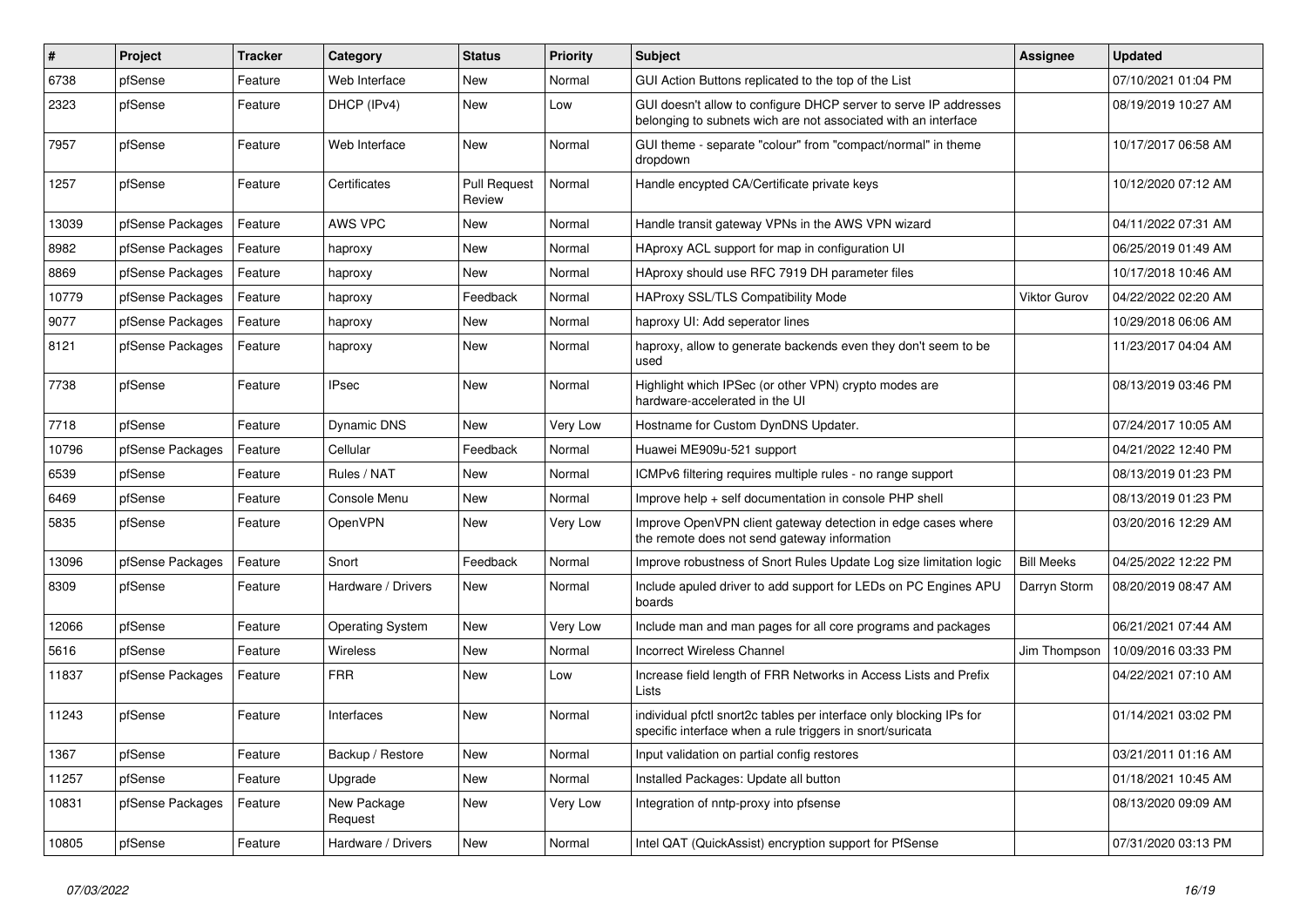| $\vert$ # | <b>Project</b>   | <b>Tracker</b> | Category                                        | <b>Status</b> | Priority | <b>Subject</b>                                                                        | Assignee              | <b>Updated</b>      |
|-----------|------------------|----------------|-------------------------------------------------|---------------|----------|---------------------------------------------------------------------------------------|-----------------------|---------------------|
| 701       | pfSense          | Feature        | Rules / NAT                                     | <b>New</b>    | Normal   | Interface groups with NAT                                                             |                       | 05/11/2018 10:12 PM |
| 10918     | pfSense          | Feature        | Aliases / Tables                                | <b>New</b>    | Low      | IP Aliases de-duplication                                                             |                       | 12/13/2020 11:37 PM |
| 12358     | pfSense Packages | Feature        | pfBlockerNG                                     | New           | Normal   | IP List Copy/Import/Export                                                            |                       | 09/09/2021 01:56 PM |
| 13246     | pfSense Packages | Feature        | iperf                                           | <b>New</b>    | Normal   | iperf3 service controls do not work                                                   |                       | 06/05/2022 06:51 PM |
| 12746     | pfSense          | Feature        | Interfaces                                      | New           | High     | IPoE feature for WAN interface                                                        |                       | 02/01/2022 01:42 AM |
| 9857      | pfSense          | Feature        | <b>IPsec</b>                                    | <b>New</b>    | Normal   | <b>IPsec Down/Up SMTP Notifications</b>                                               |                       | 08/31/2021 08:07 AM |
| 4591      | pfSense          | Feature        | <b>IPsec</b>                                    | New           | Normal   | PSec Failover Support for IP Addresses instead of Dynamic DNS /<br>Failover Group     |                       | 09/04/2020 12:17 AM |
| 13264     | pfSense          | Feature        | <b>IPsec</b>                                    | <b>New</b>    | Normal   | IPSec Phase2 select multiple PFS key groups                                           |                       | 06/10/2022 04:29 PM |
| 5331      | pfSense          | Feature        | <b>IPsec</b>                                    | New           | Normal   | IPSec table for tuning strongswan.conf                                                |                       | 05/05/2021 12:10 AM |
| 7773      | pfSense          | Feature        | <b>IPsec</b>                                    | New           | Normal   | IPSec using IKEv2 with split DNS not using provided domain names                      |                       | 08/15/2017 05:25 PM |
| 6213      | pfSense          | Feature        | <b>IPsec</b>                                    | <b>New</b>    | Normal   | IPSEC: IPV4/IPV6 dual-interface-stack support for Mobile IKE                          |                       | 04/20/2016 07:48 AM |
| 8599      | pfSense          | Feature        | Rules / NAT                                     | <b>New</b>    | Very Low | IPv6 flow labels                                                                      |                       | 07/16/2018 07:36 AM |
| 10297     | pfSense Packages | Feature        | FreeRADIUS                                      | Assigned      | Normal   | IPv6 user attributes                                                                  |                       | 04/21/2022 12:39 PM |
| 7563      | pfSense          | Feature        | L <sub>2</sub> TP                               | New           | Normal   | I2tp Suggestion: consider allowing IP/Subnet for the user.                            |                       | 08/21/2019 10:52 AM |
| 2504      | pfSense          | Feature        | <b>LAGG Interfaces</b>                          | <b>New</b>    | Normal   | lagg enhancements                                                                     |                       | 01/08/2021 12:17 PM |
| 11772     | pfSense Plus     | Feature        | Multi-WAN                                       | <b>New</b>    | Normal   | Layer 2 Tunnel Bonding Capability                                                     |                       | 06/05/2021 03:27 PM |
| 8346      | pfSense          | Feature        | <b>IPsec</b>                                    | New           | Normal   | Let pFSense act as an IPSec XAuth VPN Client                                          |                       | 02/23/2018 07:39 AM |
| 9038      | pfSense          | Feature        | Logging                                         | <b>New</b>    | Normal   | Live view of any log file                                                             |                       | 08/19/2019 02:55 PM |
| 6651      | pfSense Packages | Feature        | <b>FRR</b>                                      | Feedback      | Normal   | Loopback interfaces                                                                   | Christian<br>McDonald | 12/25/2021 02:42 PM |
| 2965      | pfSense          | Feature        | Rules / NAT                                     | New           | Normal   | Mac Firewalling                                                                       |                       | 04/24/2013 12:02 PM |
| 3288      | pfSense          | Feature        | Rules / NAT                                     | <b>New</b>    | Normal   | Macros for Interface Networks on Outbound NAT rule Source<br>drop-down                |                       | 08/21/2019 11:02 AM |
| 7799      | pfSense          | Feature        | Rules / NAT                                     | <b>New</b>    | Normal   | Make an ajax call to toggle logging by clicking on the logging icon<br>next to a rule |                       | 08/13/2019 09:40 AM |
| 9718      | pfSense          | Feature        | Diagnostics                                     | <b>New</b>    | Low      | Make diag_states_summary table sortable                                               |                       | 10/06/2020 09:12 AM |
| 9336      | pfSense          | Feature        | <b>Notifications</b>                            | New           | Very Low | Make Dynamic DNS update notification e-mail optional                                  |                       | 02/18/2019 11:49 AM |
| 8262      | pfSense          | Feature        | <b>IPv6 Router</b><br>Advertisements<br>(RADVD) | <b>New</b>    | Normal   | Make each prefix flags configurable separately.                                       |                       | 01/16/2018 12:35 PM |
| 4798      | pfSense          | Feature        | <b>DNS Resolver</b>                             | New           | Normal   | Make host and domain overrides available to both DNS Resolver<br>and DNS Forwarder    |                       | 06/29/2015 02:14 AM |
| 3859      | pfSense          | Feature        | Gateway Monitoring                              | <b>New</b>    | Low      | Make it possible to set the source IP address for gateway<br>monitoring               |                       | 11/06/2016 10:12 PM |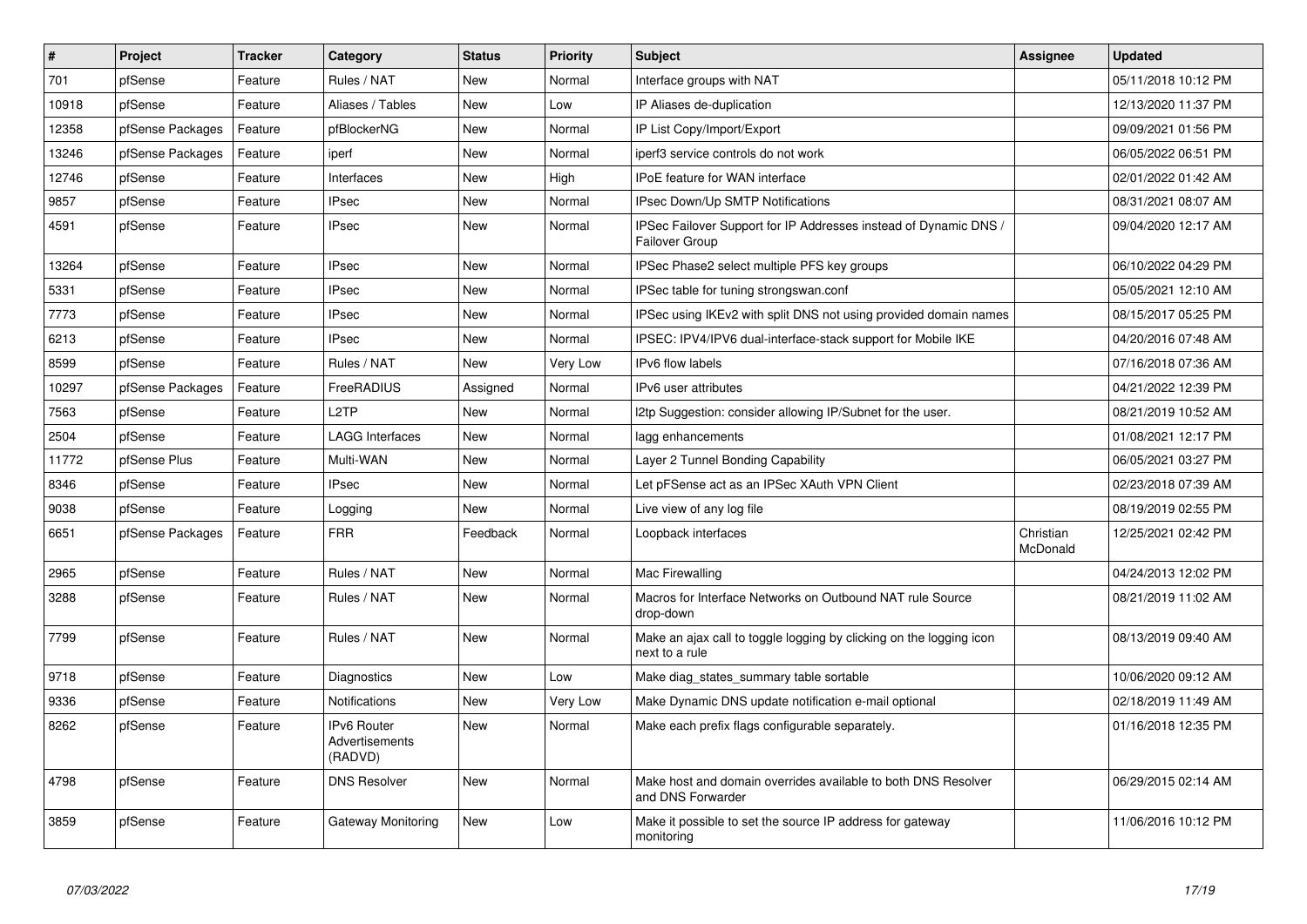| $\pmb{\#}$ | Project          | <b>Tracker</b> | Category                     | <b>Status</b>                 | <b>Priority</b> | <b>Subject</b>                                                                                                        | <b>Assignee</b> | <b>Updated</b>      |
|------------|------------------|----------------|------------------------------|-------------------------------|-----------------|-----------------------------------------------------------------------------------------------------------------------|-----------------|---------------------|
| 9464       | pfSense          | Feature        | Interfaces                   | New                           | Normal          | Marvell 6000 -- netgate hardware (e.g.: XG-7100, XG-3100) internal<br>switch LACP support                             |                 | 04/08/2019 07:58 AM |
| 13072      | pfSense          | Feature        | Traffic Shaper (ALTQ)        | <b>Pull Request</b><br>Review | Very Low        | Matching background/font colors of queue values with dark theme.                                                      |                 | 04/19/2022 07:32 AM |
| 7747       | pfSense          | Feature        | Console Menu                 | New                           | Normal          | Minor UI Tweak: Make hitting enter on the console (esp via SSH)<br>should not log you out, but simply redraw the menu |                 | 08/01/2017 04:03 PM |
| 4688       | pfSense          | Feature        | <b>IPsec</b>                 | New                           | Normal          | Missing TFC Traffic Flow Confidentiality support                                                                      |                 | 11/15/2021 12:27 PM |
| 3162       | pfSense          | Feature        | PPP Interfaces               | New                           | Low             | <b>MLPPP Status of connections</b>                                                                                    |                 | 08/20/2019 10:20 AM |
| 9621       | pfSense          | Feature        | User Manager /<br>Privileges | New                           | Normal          | More convenient deletion of single user privileges                                                                    |                 | 07/09/2019 03:09 AM |
| 12522      | pfSense          | Feature        | OpenVPN                      | New                           | Very Low        | More flexible Client-Specific Override options for controlling options<br>pushed to clients                           |                 | 04/11/2022 03:11 PM |
| 228        | pfSense          | Feature        | Multi-WAN                    | New                           | Normal          | Multi-WAN support with same gateway on multiple WANs                                                                  |                 | 04/11/2015 01:10 AM |
| 11954      | pfSense          | Feature        | <b>IGMP Proxy</b>            | New                           | Normal          | Multicast limits                                                                                                      |                 | 05/25/2021 12:36 AM |
| 13168      | pfSense          | Feature        | Dashboard                    | New                           | Low             | Multiple Dashboard views for a single user                                                                            |                 | 05/16/2022 07:53 AM |
| 3696       | pfSense          | Feature        | Backup / Restore             | New                           | Normal          | Multiple items backup/restore                                                                                         |                 | 06/06/2014 02:33 PM |
| 9648       | pfSense Packages | Feature        | haproxy                      | New                           | Very Low        | Multiple node Sync HAProxy configuration to backup CARP<br>members via XMLRPC.                                        |                 | 07/25/2019 10:04 AM |
| 9973       | pfSense Packages | Feature        | <b>NRPE</b>                  | New                           | Normal          | Nagios NRPE package isn't IPv6 capable                                                                                |                 | 12/20/2019 03:15 PM |
| 5510       | pfSense          | Feature        | Package System               | New                           | Normal          | Need a simple way to enable/disable package-installed services                                                        |                 | 04/21/2022 12:39 PM |
| 8641       | pfSense          | Feature        | Web Interface                | New                           | Normal          | Need way to disable HSTS and/or replace webConfigurator<br>certificate from CLI                                       |                 | 07/16/2018 10:21 AM |
| 10137      | pfSense          | Feature        | Package System               | New                           | Normal          | net-mgmt/arpwatch: Update to 3.0                                                                                      |                 | 12/30/2019 05:16 PM |
| 3697       | pfSense          | Feature        | Backup / Restore             | New                           | Normal          | New backup/restore area: Certificates                                                                                 |                 | 03/11/2017 11:30 AM |
| 6615       | pfSense          | Feature        | DHCP (IPv4)                  | New                           | Normal          | new DHCP server option                                                                                                |                 | 08/13/2019 01:39 PM |
| 7030       | pfSense          | Feature        | Multi-WAN                    | New                           | Very Low        | New Feature Load Balance Per Amount Of GB                                                                             |                 | 08/13/2019 02:56 PM |
| 11138      | pfSense Packages | Feature        | FreeRADIUS                   | New                           | Normal          | new WebGUI checkboxes needed                                                                                          |                 | 12/07/2020 08:28 AM |
| 12656      | pfSense Packages | Feature        | New Package<br>Request       | New                           | Normal          | NextDNS                                                                                                               |                 | 01/31/2022 01:50 AM |
| 84         | pfSense          | Feature        | Web Interface                | New                           | Low             | Nightly Filter Summary E-Mail                                                                                         | Jim Pingle      | 04/03/2010 06:22 PM |
| 5556       | pfSense          | Feature        | Diagnostics                  | New                           | Normal          | No error when downloading non-existing file on Diagnostics/Execute                                                    |                 | 08/20/2019 03:43 PM |
| 1506       | pfSense          | Feature        | Notifications                | New                           | Normal          | Notifications should spool                                                                                            |                 | 05/05/2011 12:58 PM |
| 5174       | pfSense Packages | Feature        | <b>NRPE</b>                  | New                           | Normal          | nrpe: check sensors doesnt work, missing Imsensors                                                                    |                 | 11/15/2015 12:49 AM |
| 7000       | pfSense Packages | Feature        | ntop                         | New                           | Normal          | ntopng historical data needs to be reworked                                                                           |                 | 01/14/2017 09:20 AM |
| 7287       | pfSense          | Feature        | <b>NTPD</b>                  | New                           | Normal          | NTP add support for ACTS ref clock                                                                                    |                 | 10/12/2020 07:45 AM |
| 8794       | pfSense          | Feature        | <b>NTPD</b>                  | New                           | Normal          | NTP authentiction                                                                                                     | Tod L           | 08/05/2021 01:20 AM |